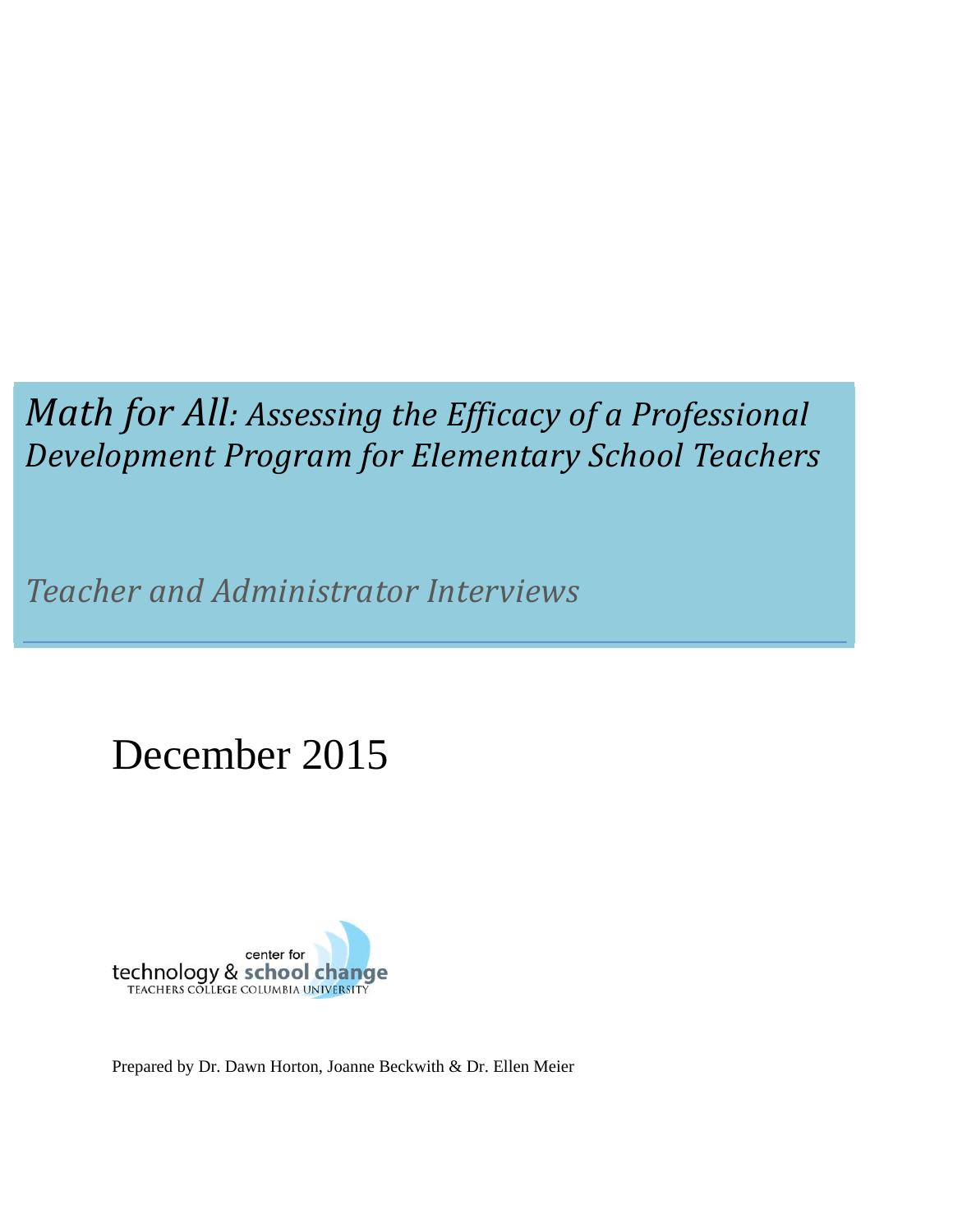The contents of this evaluation were developed under a grant #R305A140488 from the Department of Education. However, those contents do not necessarily represent the policy of the Department of Education, and you should not assume endorsement by the Federal Government.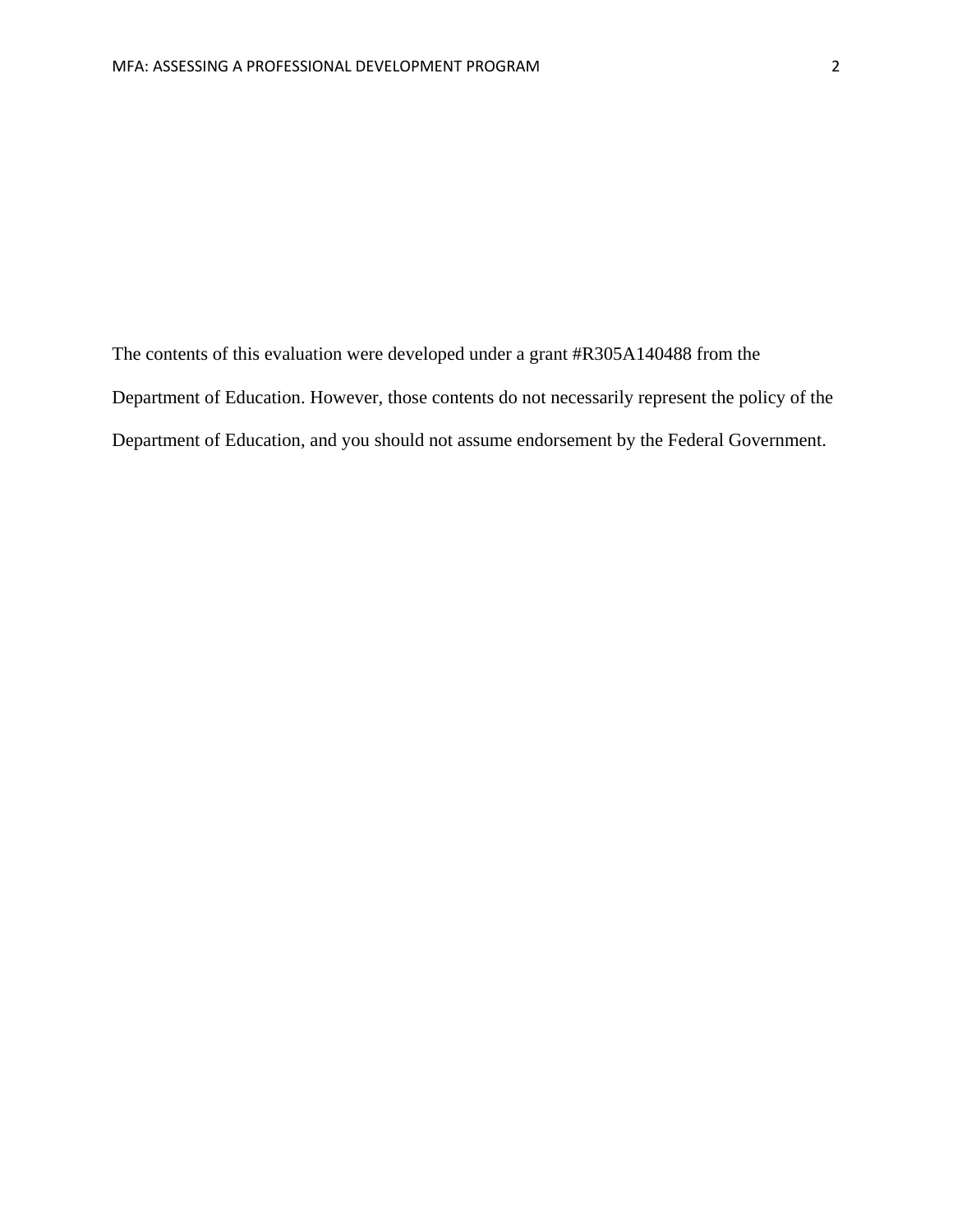#### *Math for All* **Teacher interviews: Overview**

These interviews were conducted as part of the research activities for *the Math for All: Assessing the Efficacy of a Professional Development Program for Elementary School Teachers*, an IES-funded grant. The purpose of this grant work is to test the efficacy of the *Math for All* (MFA) professional development (PD) program. Overall, the research activities will investigate the impact of the MFA PD on teachers' knowledge, skill, and classroom practice, and on student academic achievement in mathematics.

The first year of the grant was used to pilot the PD activities scheduled for subsequent years of the grant. The first year also included a pilot of the semi-structured interviews scheduled for use in subsequent years. The semi-structured telephone interviews with teachers are intended to better understand and refine the Theory of Change/logic model for the *Math For All*  intervention (i.e. factors that mediate and moderate outcomes) in addition to documenting overall implementation fidelity at the end of Years 2 and 3.

# **The Stated Outcomes for Participating Teachers in the MFA PD Program**

**Teacher knowledge outcomes.** (a) Being more knowledgeable about and skillful in the informal assessment of students' strengths and needs; (b) being more knowledgeable about instructional strategies and skillful in matching them to individual students' strengths and needs; and, (c) being more knowledgeable about mathematical content for teaching.

**Teachers' classroom practices.** (a) The ongoing assessment of individual students; (b) adapting mathematics lessons to build on students' strengths and weaknesses while maintaining the rigor of the mathematics content; (c) the use of instructional strategies, classroom structures, and materials that are responsive to individual students' strengths and needs; (d) supportive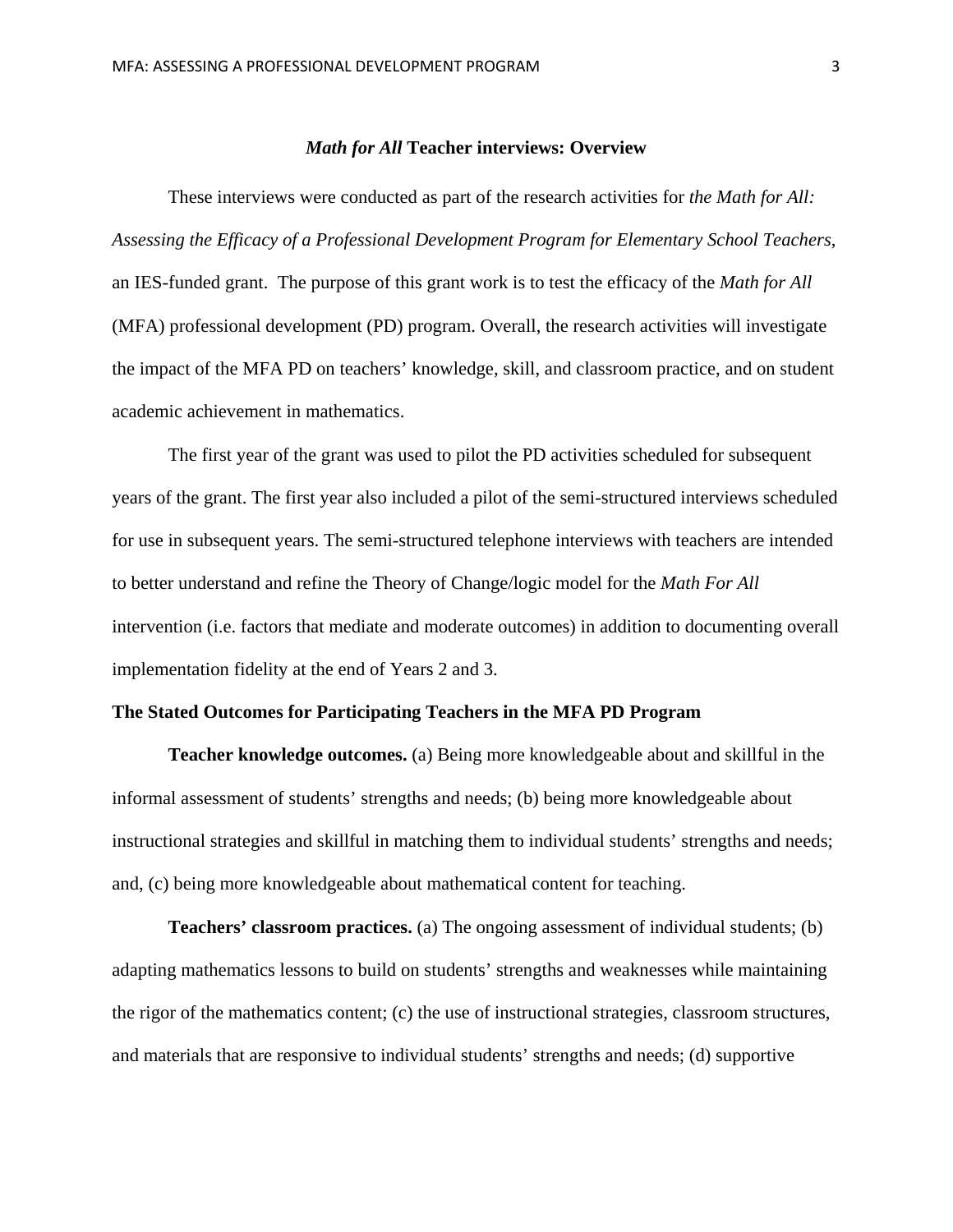teacher-student interactions; and, (e) ongoing collaborative lesson planning between general and special education teachers.

**Improved student outcomes.** (a) Improved student self-efficacy for mathematics; (b) student perception of the quality of mathematics instruction; (c) student achievement in mathematics; (d) explore differential student achievement in mathematics by student sub-groups (i.e. general versus special education students, high-and-low achieving students as determined by baseline measures).

#### **Interview Questions**

The open-ended questions probe for participant knowledge of MFA, facilitators of and barriers to implementation, perceptions of training, ways in which MFA altered their pedagogy, and the degree to which teachers think MFA has had an impact on their practice and student learning. These interviews serve as an interim check of implementation and yield a descriptive sense of how MFA altered participants' knowledge and practice, which corresponds with the MFA research questions 1, 2, and 3.

# **Methodology**

#### **Sample, Selection, and Size**

Schools in the Chicago Public School District were approached to participate in the MFA grant activities. Four schools volunteered for participation in the pilot year. To qualify for participation a school had to have grade four and/or grade five general education teachers and special education teachers willing to participate in the PD. Twenty teachers  $(4<sup>th</sup>$  and  $5<sup>th</sup>$  grade teachers, special education teachers, and mathematics content specialists) participated in the pilot year of the grant and received the MFA professional development. One teacher transferred to another school after the first session and another teacher dropped out after the third session citing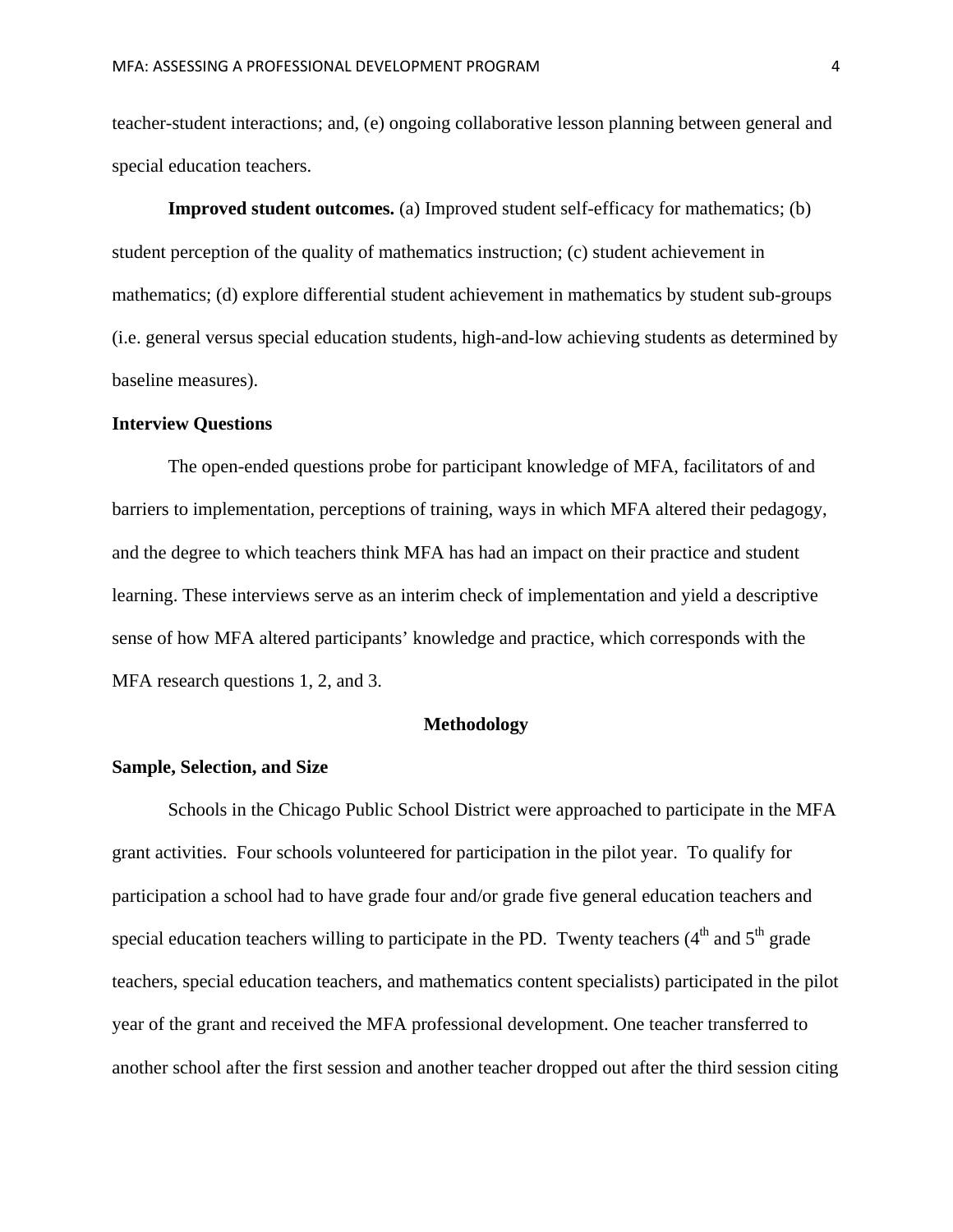the workload. The eighteen remaining teachers were invited to participate in the interviews by the grant partners. Scheduling contact was made by the Center for Technology and School Change (CTSC) through phone and email. Two participants did not respond to the four invitations to schedule an interview. Thus, a total of 16 teachers participated in the phone interview.

#### **Incentives**

Teachers were given \$50.00 when they completed all of the research activities, which included activity logs and the phone interviews.

#### **Interview Protocol Development**

The interview protocol was developed by the Center for Technology and School Change (CTSC) and reviewed and refined by additional grant staff partners. Questions were developed with an emphasis on open-ended questions to solicit the range of experiences that teachers had while participating in the MFA program, particularly their knowledge of MFA, facilitators of and barriers to implementation, perceptions of training, ways in which MFA altered teachers' pedagogy, and the degree to which teachers thought MFA has had an impact on their practice and student learning. (See Appendix B for Interview Protocol)

#### **Interview Procedures**

Interviews were conducted by phone. Participants were called at a time they selected, in response to the email invitation. Some teachers scheduled the call for before or after school while others scheduled it for a free period during their school day. Teachers were called at the phone number they provided. Some used personal phones while others used school phones. Occasionally, logistical issues required the phone calls to be rescheduled (e.g. when school day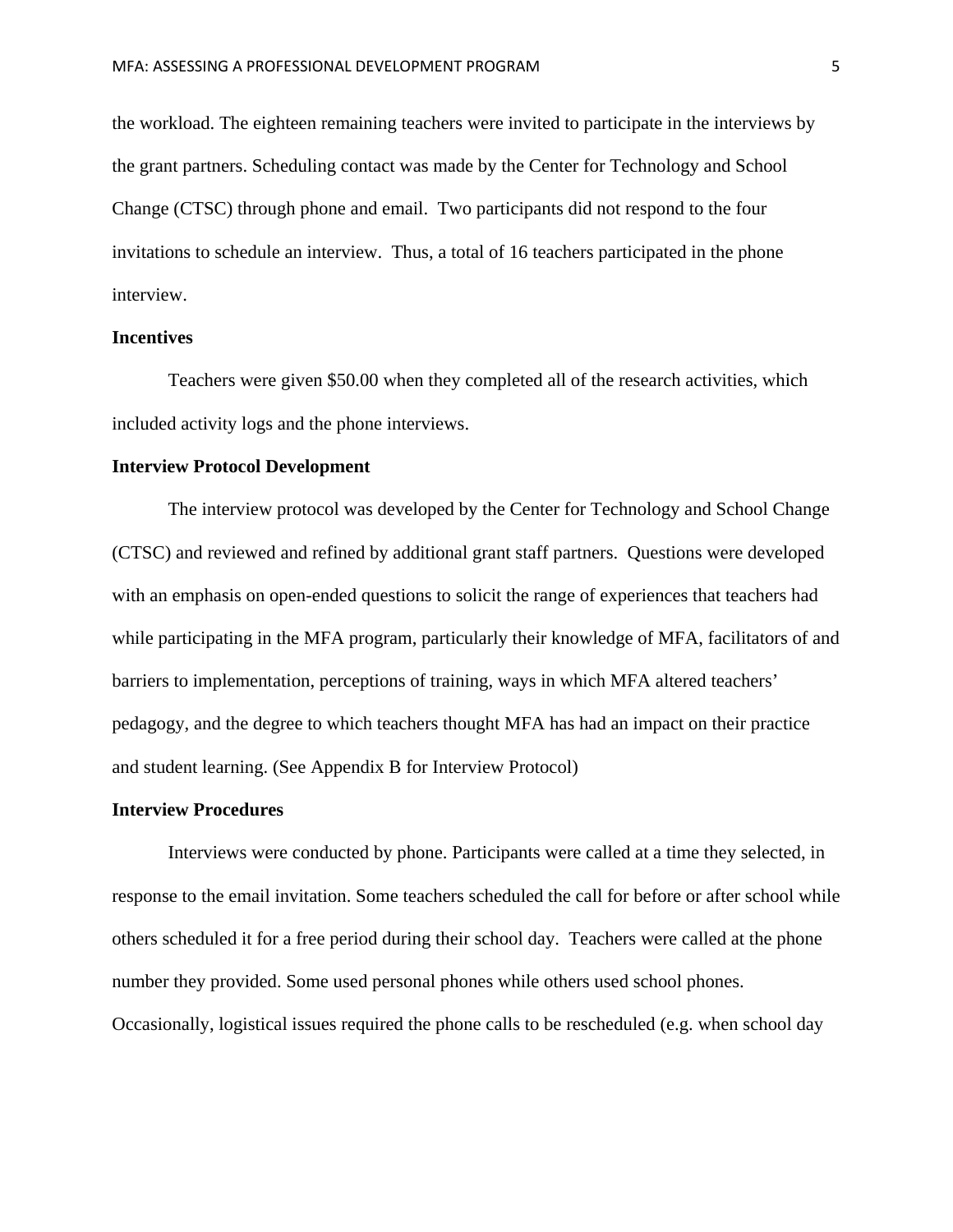plans were changed). The length of calls ranged from 15 minutes to 59 minutes with a mean of 30 minutes.

All but one interviewee agreed to have their phone call recorded. These interviews were transcribed verbatim at a later date from tapes of the interviews. One interview, based on participant preference, used a data transcriber who wrote notes as the phone call occurred.

# **Data Analysis**

After the data was transcribed and the notes were written up, two researchers separately themed the transcripts by looking at individual question responses across participants. These themes were then compared and similar themes were combined. Transcripts were subsequently reviewed a second time to look for responses across questions to see how frequently those themes emerged throughout the totality of interviews. Summaries of the themes and counts of the frequency of the themes were produced. Appendix A lists counts for each theme across the totality of the interview transcripts.

The themes that emerged were in part a reflection of the questions provided to the teachers. The majority of the questions were open-ended. Had other specific questions been raised then it is possible that additional themes would have emerged. Furthermore the number count for each theme does not represent the total number of teachers who might have responded to a direct question on the particular theme but rather indicates what teachers brought up in response to questions. It is quite likely that the numbers would be higher were we to directly ask the teachers questions about each individual theme. However, the benefit of using open-ended questions is that researchers don't direct the response of participating teachers. Numbers are provided in the findings to indicate how many teachers noted that theme.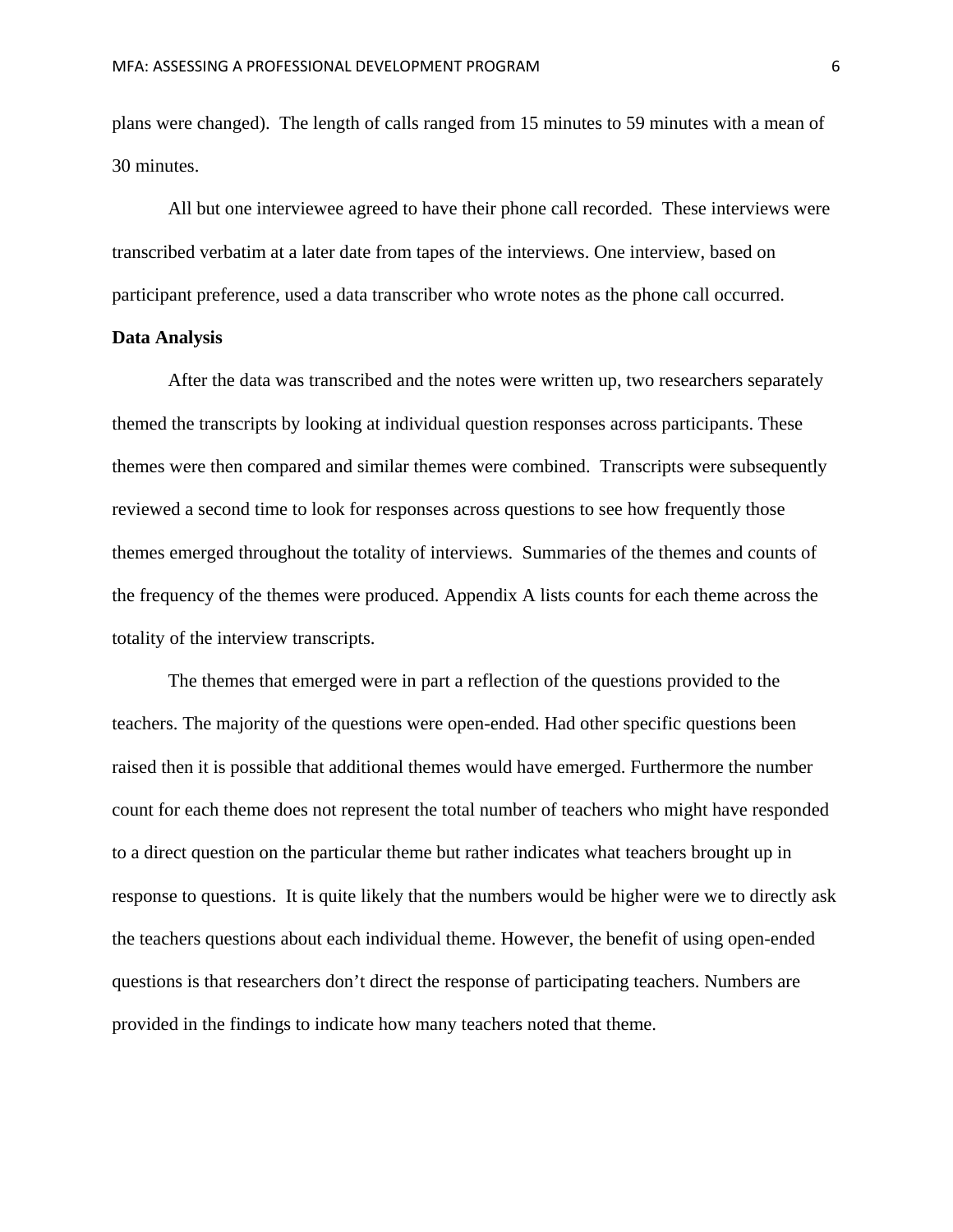In only a few categories were teachers asked direct questions, e.g. who recruited them, how many minutes they teach mathematics daily and so forth.

### **Direct Question Findings**

 Six questions elicited specific answers that are summarized below: (1) Recruitment; (2) Discipline; (3) Teacher Evaluation; (4) Length of Math Class; (5) Initiatives; and (6) Teacher Decision-making.

# **Recruitment**

An important aspect of project implementation is the recruitment of teachers to the program. In discussing recruitment to the program, teachers were asked specifically how they were recruited. In response to this direct-question teachers generally indicated that they were recruited by their school principal (n= 8) or by someone the school principal had asked to do the recruiting (n= 4). Five teachers indicated a mathematics coach had recruited them to participate. One teacher was recruited by more than one method.

Discussion among teachers supported teachers in deciding to participate. One teacher stated, *"Our principal asked our department. I wasn't interested but my colleague convinced me to do it."* A second teacher noted, *"All of our colleagues that I collaborate with signed up. It was definitely a group decision; we definitely talked about it."* In addition to being motivated by colleagues who were participating, three teachers mentioned they signed up because of the support they believed it would provide them in teaching mathematics. *One teacher noted, "we started a new mathematics curriculum this year and the students were really struggling … any extra help I could get would be well worth it."*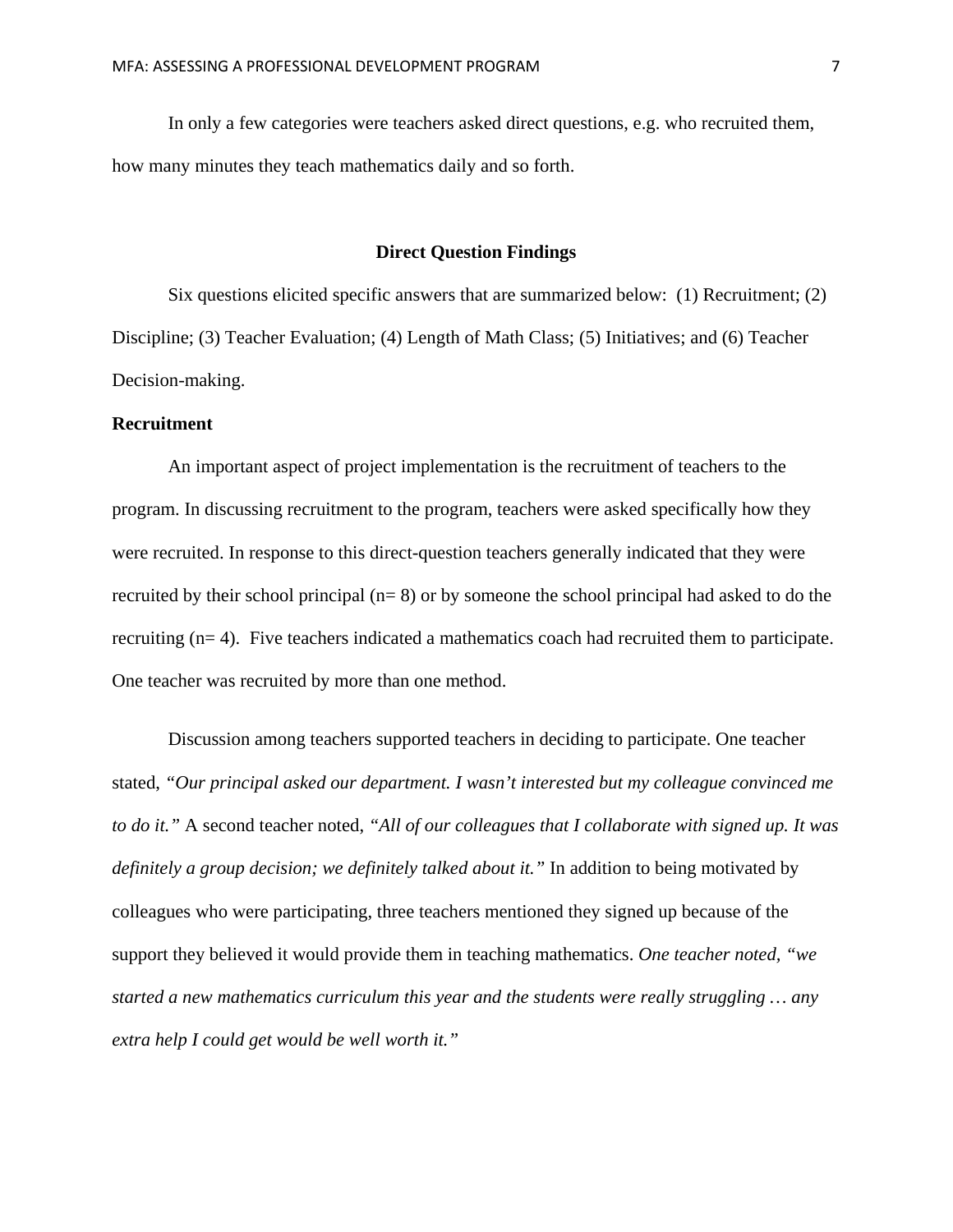# **Discipline**

When asked directly, "How much do behavior/discipline problems impact your ability to implement what you learned in the MFA PD?" eleven of the teachers mentioned minimal or no discipline issues in their classrooms related to the implementation of the MFA program or impacting the implementation of the MFA program, with one teacher finding that the program improved student behavior. *"Well I have just found ... just for me personally ... these improved lessons improve the behavior because if the kid is interested in what they're doing, they're going to want to do it. Where before if you were just working on straight computation, you might get ... even if you have a good class in front of you, you have like 60-70% that are really participating and then you have the rest just sitting there, either spacing out or misbehaving. And if you have these better lessons where the kids can truly participate and get involved in them, they're behaved better. It just went hand in hand."*

 The other five teachers indicated a few behavioral concerns. One teacher noted she needed to deal with behavior issues prior to implementing the math lesson. A different teacher noticed that the use of the focal student approach could lead to student discipline issues: *"The only snag that I found when I was doing my close observations of one student, sometimes that was hard because, you know, there would be another student that was off task, or up against the wall, or another student that had a question. So sometimes that was a challenge." Another teacher noted that her students would "get a little out of hand and rowdy" when doing group work. Teachers noted that when student are disengaged or frustrated that more discipline issues arise. "Definitely some behavior issues, in my school, in my classroom in particular. It didn't stop any implementation but I definitely had to pay attention to those behavior issues before I could move on and do a lesson each day."*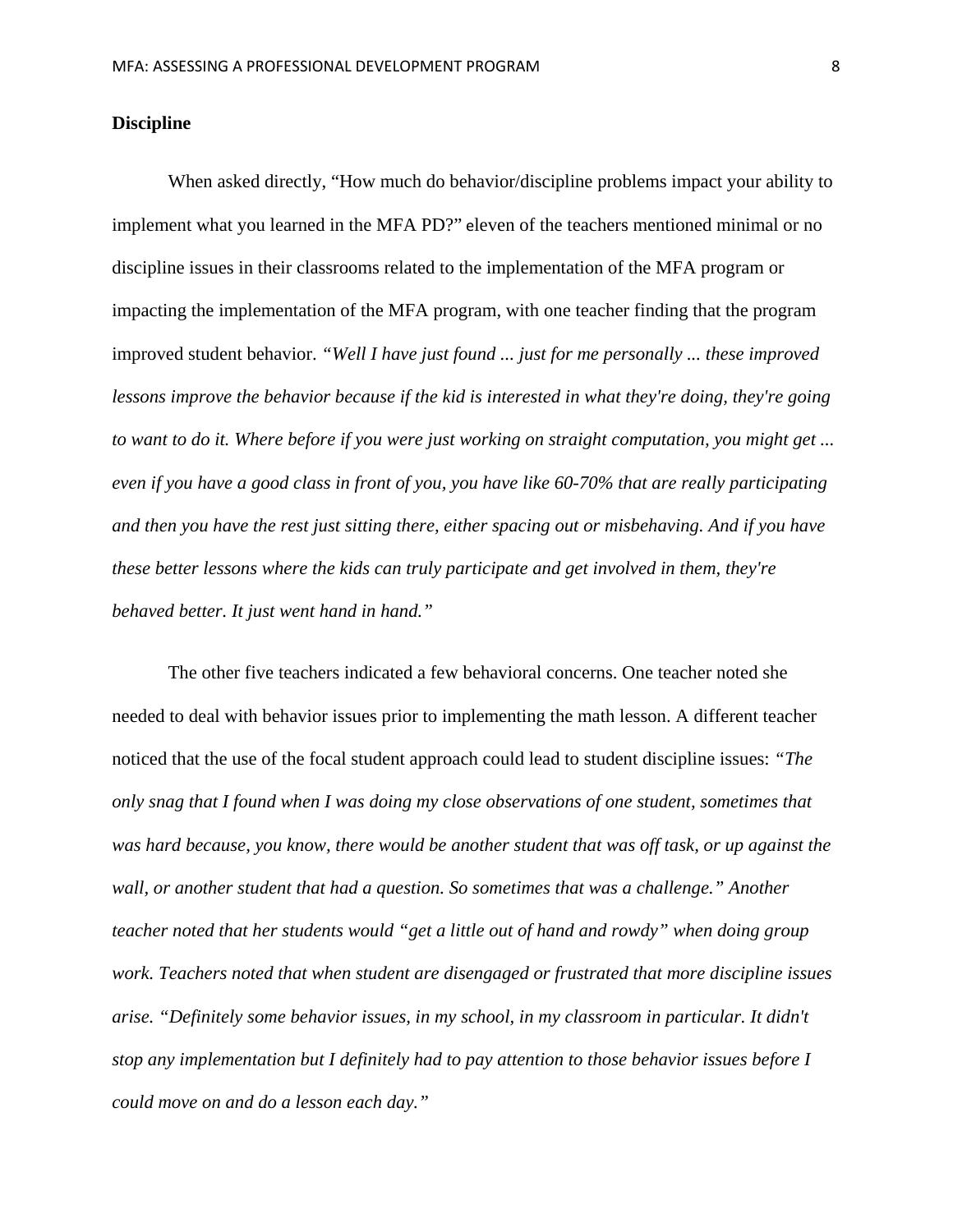# **Teacher Evaluation**

Six teachers indicated they were not observed or evaluated on their mathematical instruction, with the majority being evaluated on their literacy instruction. Of those observed on their mathematical instruction, five teachers felt that their participation in MFA did positively impact their evaluation. Two teachers felt the skills they learned in *Math for All* were transferable to other content areas on which they were evaluated. One teacher noted that it improved her leadership skills.

Another teacher noted that she has improved in a specific area that the school has chosen to focus on: providing students time to fully think out problems. *"One of the things that we try as a group actually (to focus on) is the time factor, [that is] giving the students time to work out the math, rather than trying to rush through the lesson. I think that was something very important, and so during our teacher evaluation process one thing that my administrator mentioned was that even though the lesson went over the amount of time I was supposed to go, that the students had that opportunity to work it out without me telling them any answers, they had the opportunity to think and collaborate with each other and work things out. Yes, and that's what the program taught me. Let them have the time they need. I can't remember which one of the ladies said it. But one of them said you know, math is not, it's not real math if you are just doing 25 times 25. You have to get stuff away from that [just doing drill work] and I really did try and do that this year with the students."*

# **Length of Math Class**

Teachers were asked how long their mathematics instruction was per day. The four schools reported slightly different amounts of time provided in mathematics instruction. In one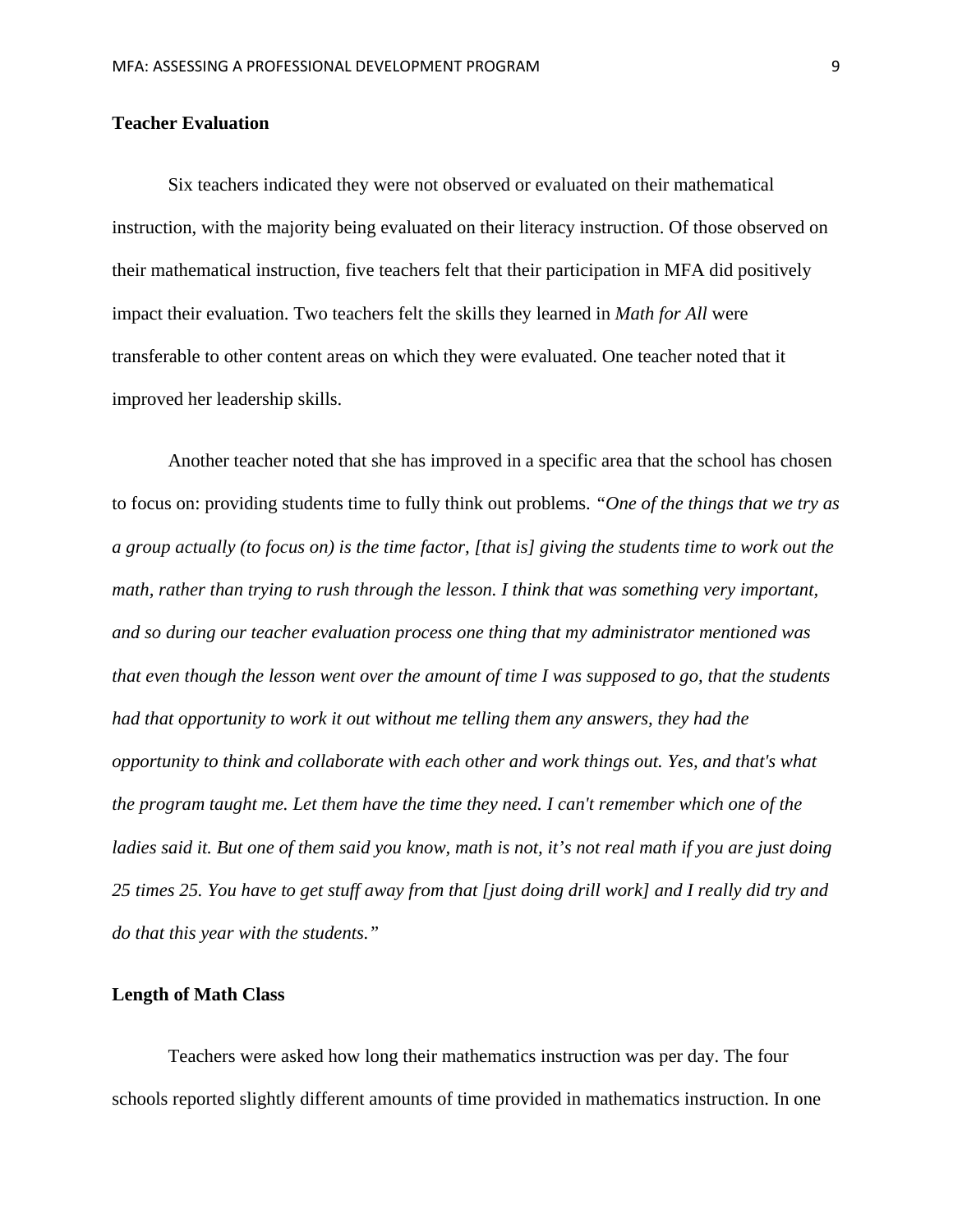school the general education teachers reported 90 minutes of math instruction a day. In that same school special education teachers indicated that math instruction varies from 60 to 80 minutes per day.

 In a second school students have 90 minutes of mathematics instruction per day in the general education program, with special education teachers teaching mathematics for 60 minutes per day.

 A third school has changed its math instruction time from 40 minutes (last year) to a minimum of one hour (this year). However general education teachers indicated that they are actually teaching mathematics for a slightly longer time, with an average of 70 minutes of instruction a day. The special education teachers in this schools who are in self-contained classrooms teach math for 75 to 80 minutes per day with one teacher offering an additional 75 minute period of math per week beyond that.

 In a fourth school, general education math instruction ranges from 75 to 90 minutes per day and special education classes have mathematics instruction that ranges from 40 to 60 minutes per day.

# **Initiatives**

 Eleven teachers indicated there were no math initiatives happening in their district. Initiatives mentioned by the other five teachers included:

- Math Talk: students put math into a sentence to make sense of it.  $(n=3)$
- PAPPLE: mathematics questioning technique.  $(n=1)$
- Mental math: a program for students to practice math calculations.  $(n=1)$
- Guided Math: a workshop method of mathematical learning.  $(n=1)$
- Three Reads Method: a process for students to understand word problems.  $(n=1)$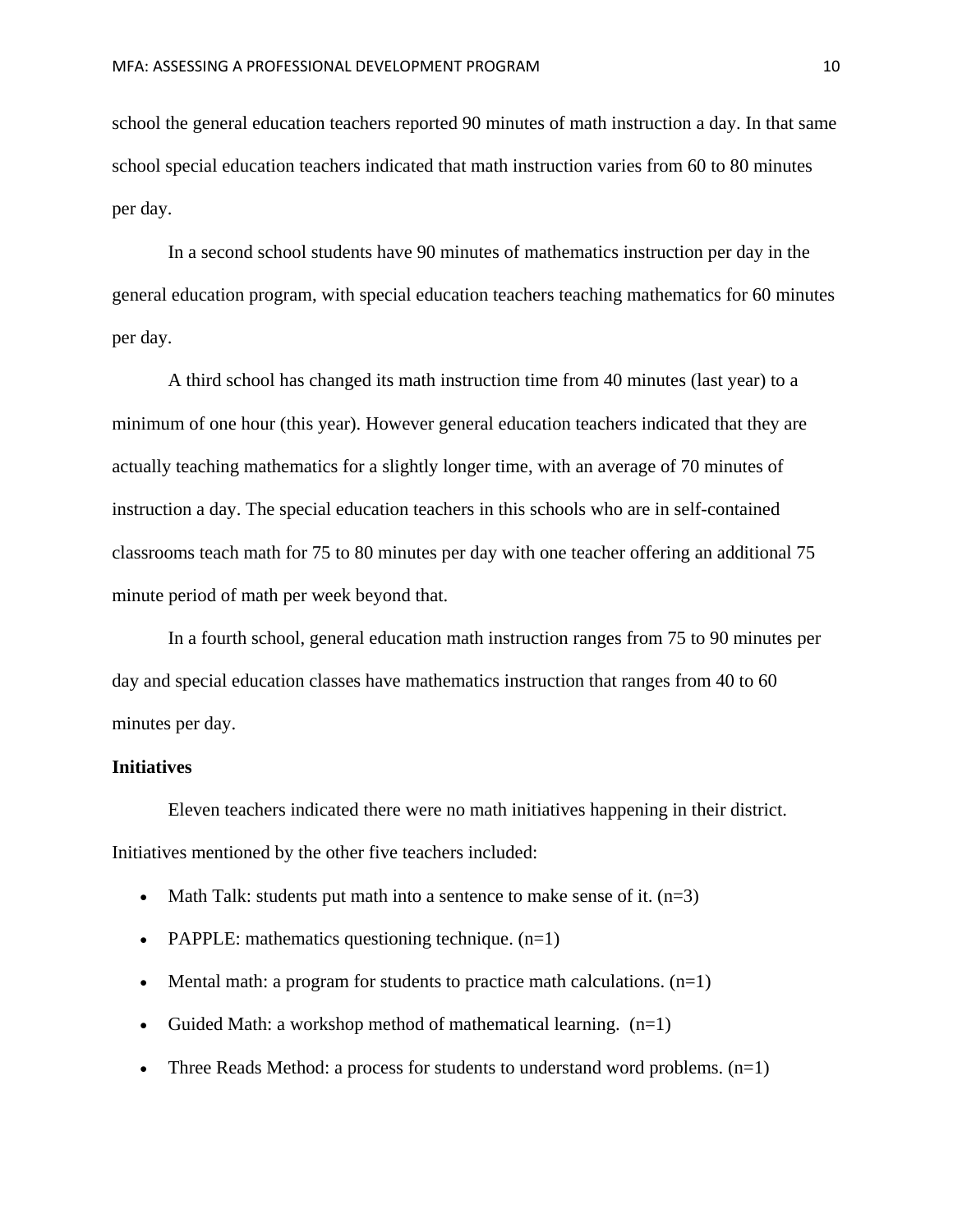- Descartes continuum: to choose learning objectives for a small group.  $(n=1)$
- Common core was considered a new initiative in the district.  $(n=1)$

#### **Teacher Decision Making**

In one school, teachers write their own units and are expected to share them across grade level. A teacher shared, *"Our school is like really into, as long as you know you're teaching them the essential things from the unit, hitting those essential things that students need to know for their grade level, then they are pretty open to how we teach it."* 

At a second school the teachers are provided with Engage NY curriculum and are allowed to make minimal adaptations. *"Systemically no, but teachers do. I was able to adapt a little bit."*

At a third school, the general education teachers reported having autonomy over their own curriculum. *"Yes. Absolutely. Our math workshop is written by teachers and so I came in this year and had total freedom. They said, you know, this is kind of the sequence we have in mind…."* Another teacher noted, *"Yes, as far as what topics would be covered, [and] when [we], just [had] to make sure that the common core standards would be met, but from there it was completely my design. So we have some resources. We have a couple different textbook sets, and games and activities and things like that. But yes, the independence is definitely there."* In contrast, the special education teacher has a bit more structure imposed because of the need to align with the general education classrooms. A special education teacher explained, *"There is an expectation that I'm using a similar structure to make sure that my students are getting the*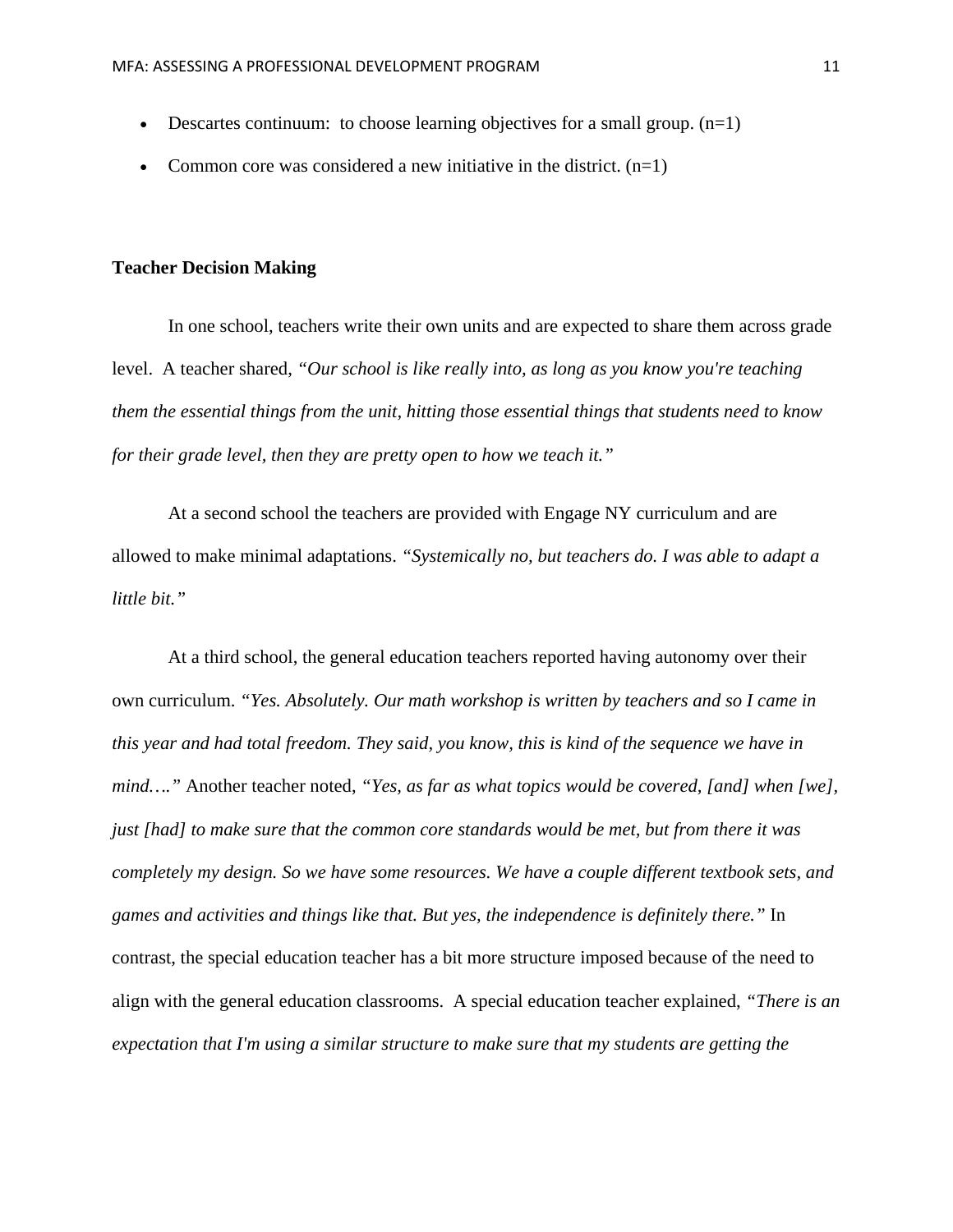*exposure to the general education curriculum similar to the general education peers even though they're receiving specialized special education services format in an alternate setting."*

At a fourth school, all of the teachers indicated they have autonomy to design and implement their mathematics curriculum. Teachers explained that they have no specific curriculum that is followed and materials are limited. Teachers are looking forward to spending time this summer working collaboratively to develop their curriculum. As one teacher said, *"We have no curriculum since the Common Core has been introduced. Our math materials are so ancient it's not even funny. We have zero money spent on math, so teachers are pulling things from everywhere that they can find. We're going to spend some time this summer tweaking some of those lessons that we start off in September [with. To be] ready to go with these improved lessons."*

#### **Open-ended Question Findings**

The open-ended questions were themed and led to eight findings with multiple subfindings in each category: (1) MFA Impact on teaching mathematics  $\&$  student learning; (2) Changes in Lesson Planning; (3) Changes in Classroom Practice; (4) Impacts on Focal Students; (5) Changes in Relationships with other Teachers; (6) Barriers and Supports to Implementing MFA Practices; (7) Differences in the teachers who did not participate; (8) Differences in the MFA Professional Development.

# **MFA Impact on Teaching Mathematics & Student Learning**

In looking at the impact of MFA on participating teachers' thinking about math, math teaching, and student learning four themes emerged: how students learn math, teachers' change in their attitude towards the discipline of math and confidence in teaching math, importance of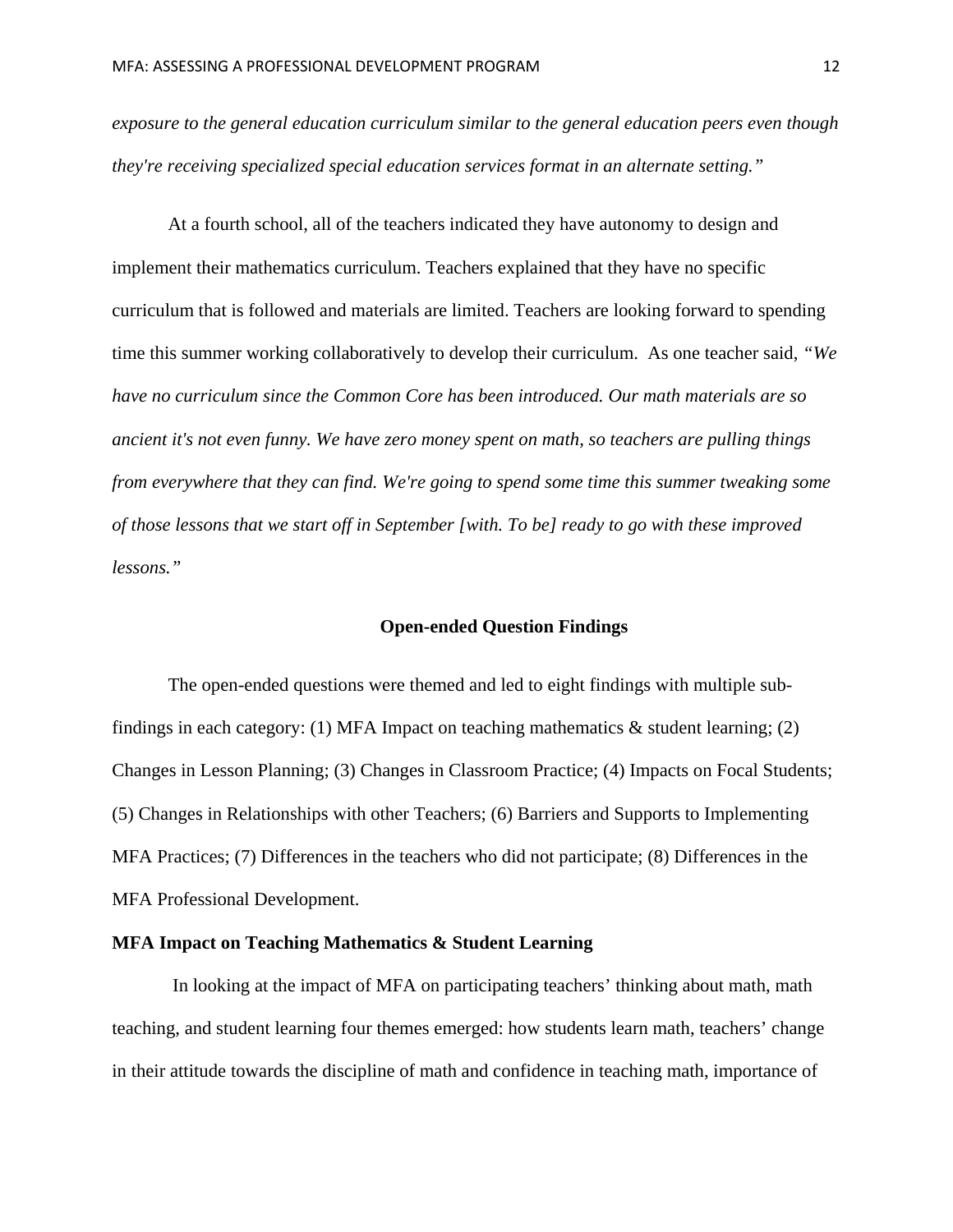helping students really understand math, and their desire to provide mathematics that is more interesting to students.

**How students learn math (n=8)**. Teachers grew in their belief that students should really understand math and display independent thinking. One teacher noted, *"You know, you kind of think of math as just numbers. But really the program taught me that it's not numbers, it's not really, you know multiplication, or you know the computational part, it's [the] intricate thinking involved."* Another teacher described that she felt that giving students more choices supported their thinking. *"As far as math thinking goes, I think giving them a variety of materials to choose from and let them pick what would help them … was getting them to think for themselves, rather than me say, 'Okay, take this and do that' … the more they can do on their own, the more confident they become, the more interested they are, and it just cycles and cycles, which is wonderful."*

**Previously hated math, now enjoying and have confidence (n=4).** A number of teachers noted how their background and how their attitude towards mathematics and their skill in mathematics impacted their teaching of Mathematics.

A teacher explained that they didn't see themselves as being mathematically oriented and that getting more excited about math impacted their students. *"Well, I don't think I'm a math person, first of all, so when it comes to math, I'm not like, 'Oh, I'm excited about it.' [Now] I really enjoy teaching it [and] I kind of found that if I'm feeling excited about it, then students will be excited as well."* A second teacher also noted that changing her perspective changed her practice and student reactions to mathematics. She said, *"It definitely created an awareness. First of all, it's changed my outlook from being very negative and pessimistic. I remember them*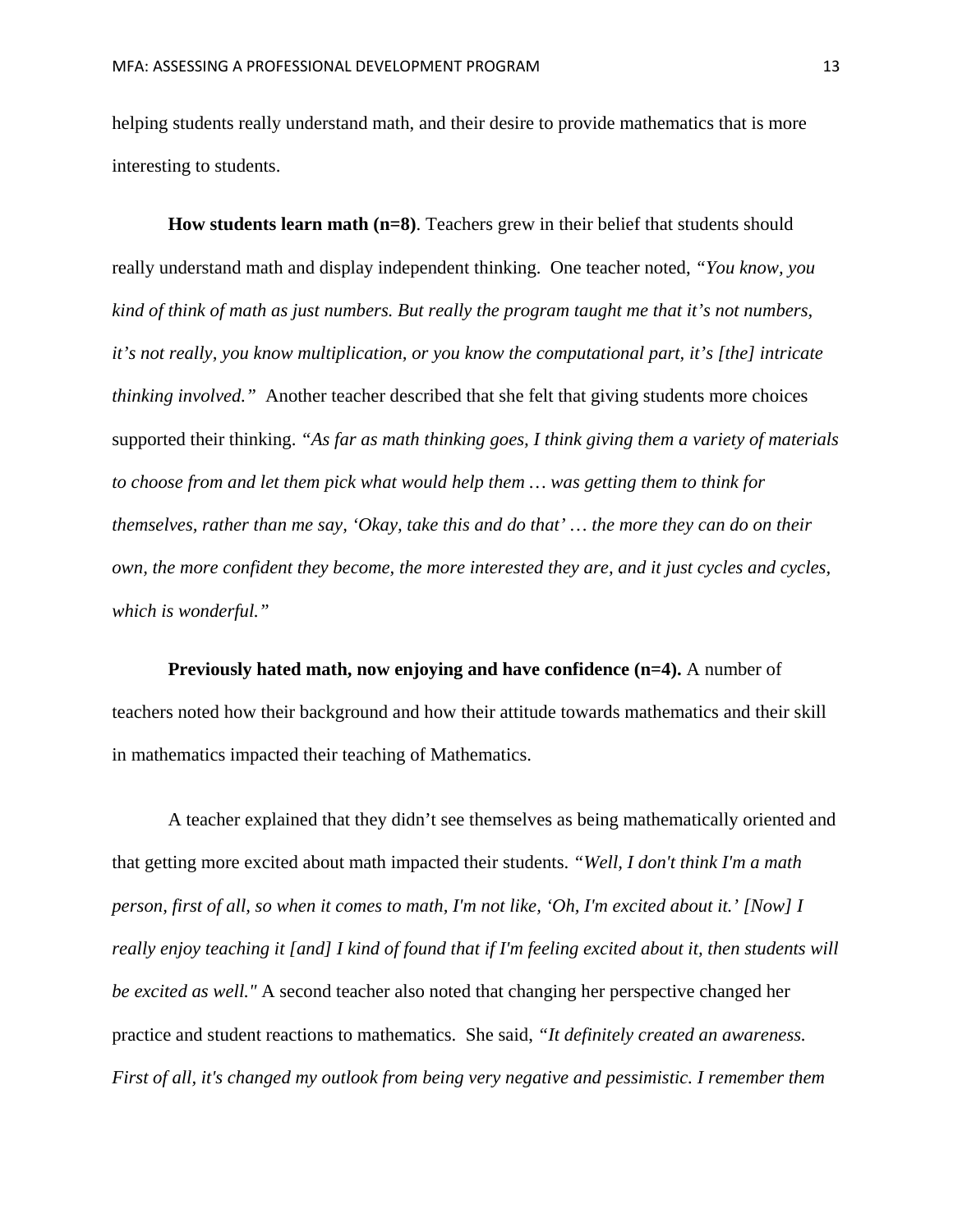*(MFA facilitators) saying that math was fun and you could play with numbers, and I've always thought math is not fun. But I've actually found different ways of playing with numbers, and I enjoy showing it to the kids, and I have to say that, when I will show them a different method, and all of a sudden I would get the blank stares, to (then) the kids all making that sound, like, 'Ahh.'"*

A third teacher noted how much her perception of teaching math had changed. She talked about the transition she felt she had made as a result of participating in the MFA program. *"Well, prior to the program, I hated teaching math. [I was] very uncomfortable teaching math. I had been a middle school English, language arts, social science, and history teacher. [Then] I was changed into fourth and fifth grade math. Through this program, what I really got the most was not only feeling comfortable, but if I didn't know something or I didn't understand something, it was okay not to know it or understand it ... it's natural and its part of the process, and it built my level of confidence and it made me somewhat excited about teaching math, versus dreading it."* 

**Helping students really understand math (n=5).** Five teachers noted that the MFA program helped them to come to new understandings of how students understand mathematics. One described this change as, *"I think it [MFA] really impacted my thinking on how students learn math* and the sort of process that they have to go through to engage in learning and things that I might not think are difficult but are incredibly difficult for them for [a] variety of reasons and so I think just having the awareness of the reasons that it might be difficult for them and some work-around strategies for *those different areas of, um, challenge, that would be an area that would benefit, um, my thinking around math or math instruction."*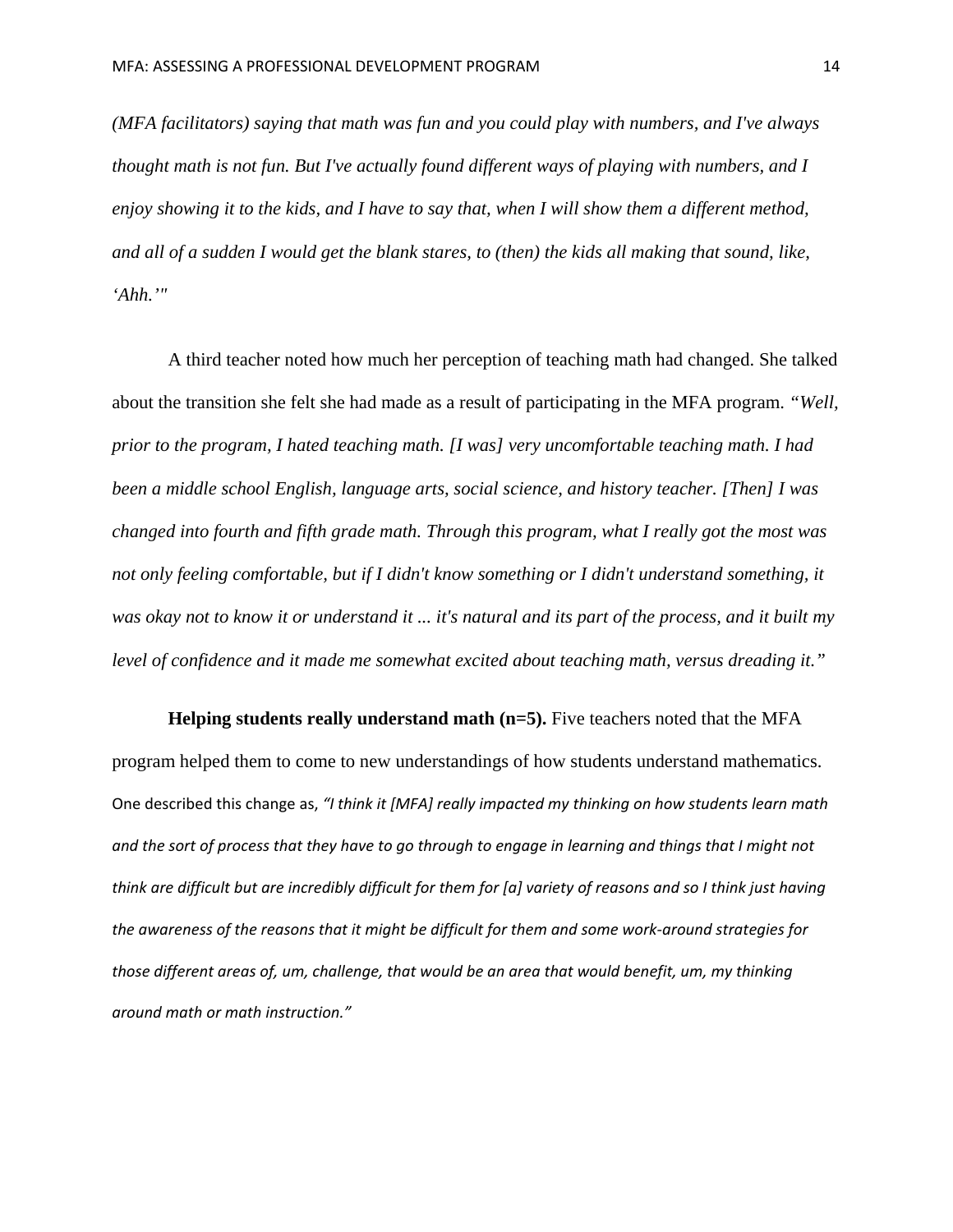**Making math more interesting (n=3).** Teachers also believe that supporting math instruction means making mathematics interesting as they approach the whole child. A teacher noted, *"I think it [MFA] just really did a good job of reminding me that you're teaching the whole student and you're not teaching skills in isolation. This is my eighth year of teaching and it's a low income area and it's a pretty high needs area and I teach bilingual ... and it's very easy to get caught up on teaching the skills and not understanding what they are not understanding."* Another teacher further said, *"I think you just, you really have to, um make math interesting. Um, for your children, teach it in different ways because you're not going to reach everybody just teaching it in one way."* Another teacher spoke of how her students reacted to her changed instruction saying, *"[My] students are getting more excited about math, and I would notice that because even times where, um, 'Oh, today we have to shorten math because there's something else going on,' they're like, 'Oh, my god, you know, like how can we skip the other' and say, 'we want to do math.'"*

# **Changes in Lesson Planning**

Teachers reported a number of changes in the way that they planned lessons with seven subthemes emerging: (1) Collaboration with others around lesson planning; (2) focus on focal student/struggling students; (3) awareness of student misconceptions; (4) analysis of neurodevelopmental demands of math activities; (5) focus on maintaining standards-based goals of the lessons and, (6) reflections on practice.

**Collaboration with others around lesson planning**. Teachers noted that one impact of the MFA program was a greater level of collaboration. Six teachers mentioned it in relation to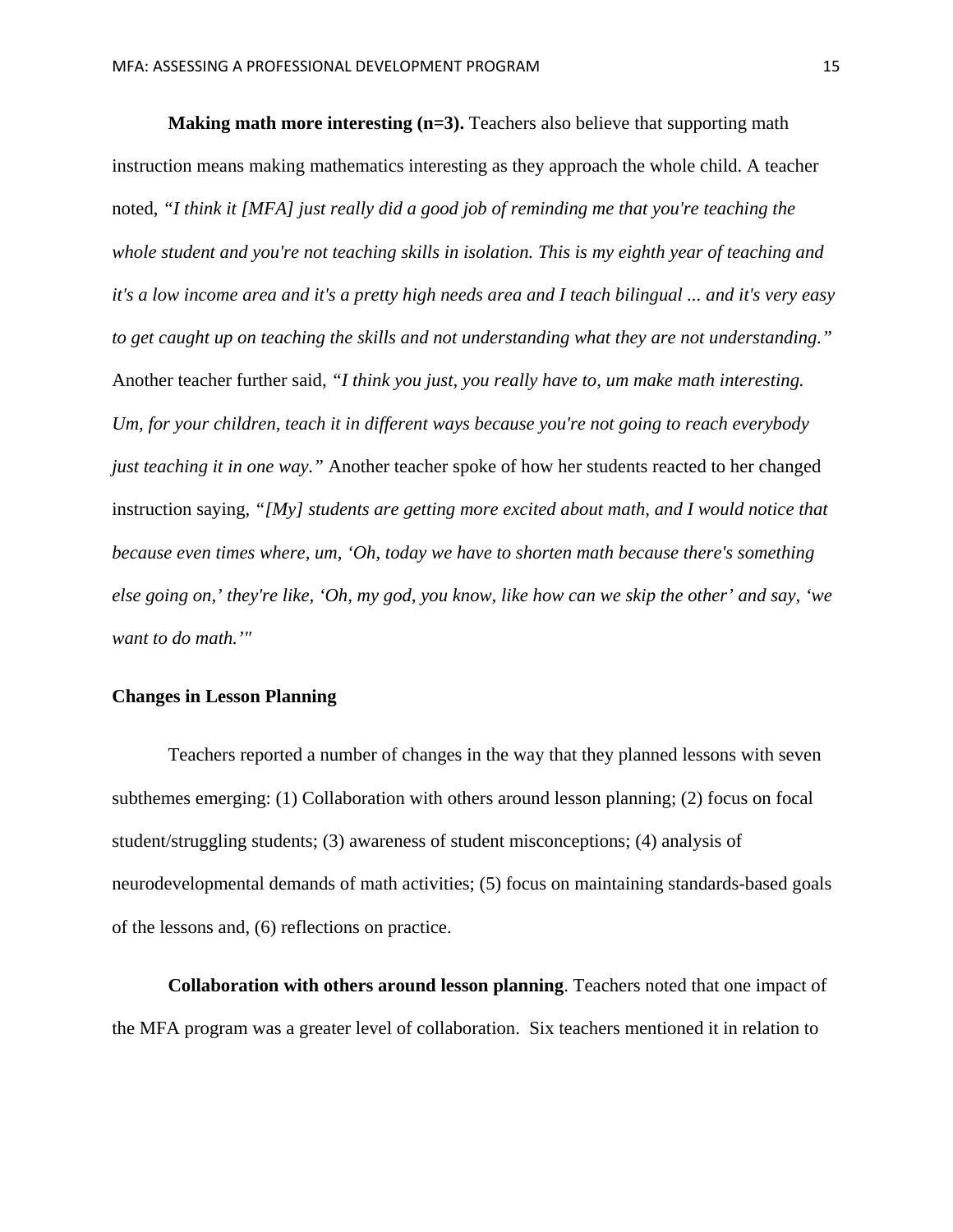lesson planning in general and eight teachers mentioned how it increased their collaboration activities with special education or general education teachers.

A teacher noted that in participating in the MFA program she had become *"A lot more open to just like, really collaborating with all of my fourth grade teachers."* Another teacher noted how her new collaborations increased her understanding of her students, *"One thing this program did was allowed me to collaborate a lot more with the special education coaches in our building and it just gave us more insight as to the diverse needs of those special education students."* One teacher reported enthusiastically that she became aware of the special skills that special education teachers could bring to a collaboration, *"I mean I've been teaching in this school for over 20 years now and this is the first time I have really worked this closely with them."* 

**Focus on focal student/struggling students**. Eight of the teachers indicated that through participation in MFA they had put greater focus on and given support to their focal and struggling students. A teacher described how she did this with one of her students. *"One of my students has autism, and he's pretty reserved. I made sure that he had some questions written down for him, so that when he was part of the group discussion, he had a couple of things to choose from ... Which gave him enough confidence, just having the cards, to join the group. Even if he didn't need the extra written words ... just having them there as a fallback made him more confident."* 

**Awareness of teacher misconception**. Two teachers noted that they had found they had misconceptions about their students that they became aware of through using the MFA focal student observation process. One teacher spoke about how she learned to put aside her pre-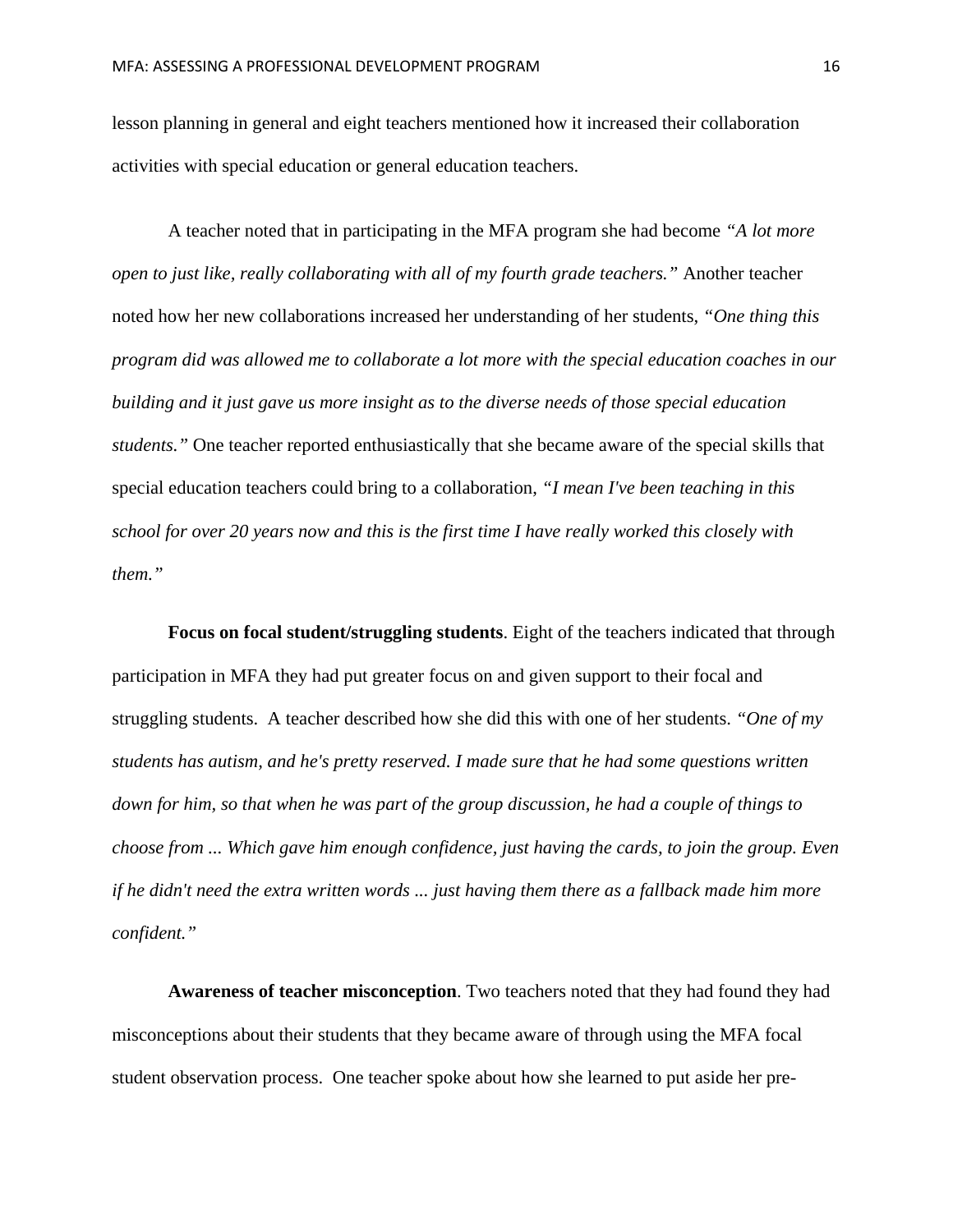existing assumptions as she observed her focal student, *"Learning to look at a student and trying to set aside what you already know about them … so, if you have a student that [you] don't usually follow ... you're going to have a set of assumptions about them based on what you've seen from them before. Um, and to really do a an accurate observation at a given time you need to put those aside as much as possible and just look at what exactly you are seeing them do."* Another teacher noted that she became more aware of her own misconceptions of a student by deeply observing them. *"At first when I felt all those things about that student but then through my observations and through this class I discovered that there [are] actually other issues that play with him that I didn't see at first."*

**Analysis of neurodevelopmental demands of math activities**. Nine of the teachers mentioned analyzing the neurodevelopmental demands of mathematics activities, both as they planned lessons and as they taught. One teacher noted how she added this to her lesson planning process *"I think I'm taking a little bit longer to look through what skills are necessary. Not only the focus skill of the day or the week, but what skills build up to the students being able to do that? What linguistically do they need to know? What fine motor skills do they need to have? And then know the students [who] have deficits and don't have some of those skills, how can I pull them up or how can I work around that to help them?"* Another teacher discussed how she changed her pacing to reflect her increased understanding of neurodevelopmental skills. *"I think sort of in my own, like, whole group instruction I tend to talk very quickly with a person and so having the knowledge that spoken language might be challenging for students, a solution to that might be just to slow down spoken language, that's the type of things that I started to think through as I was planning or as I was instructing my students."*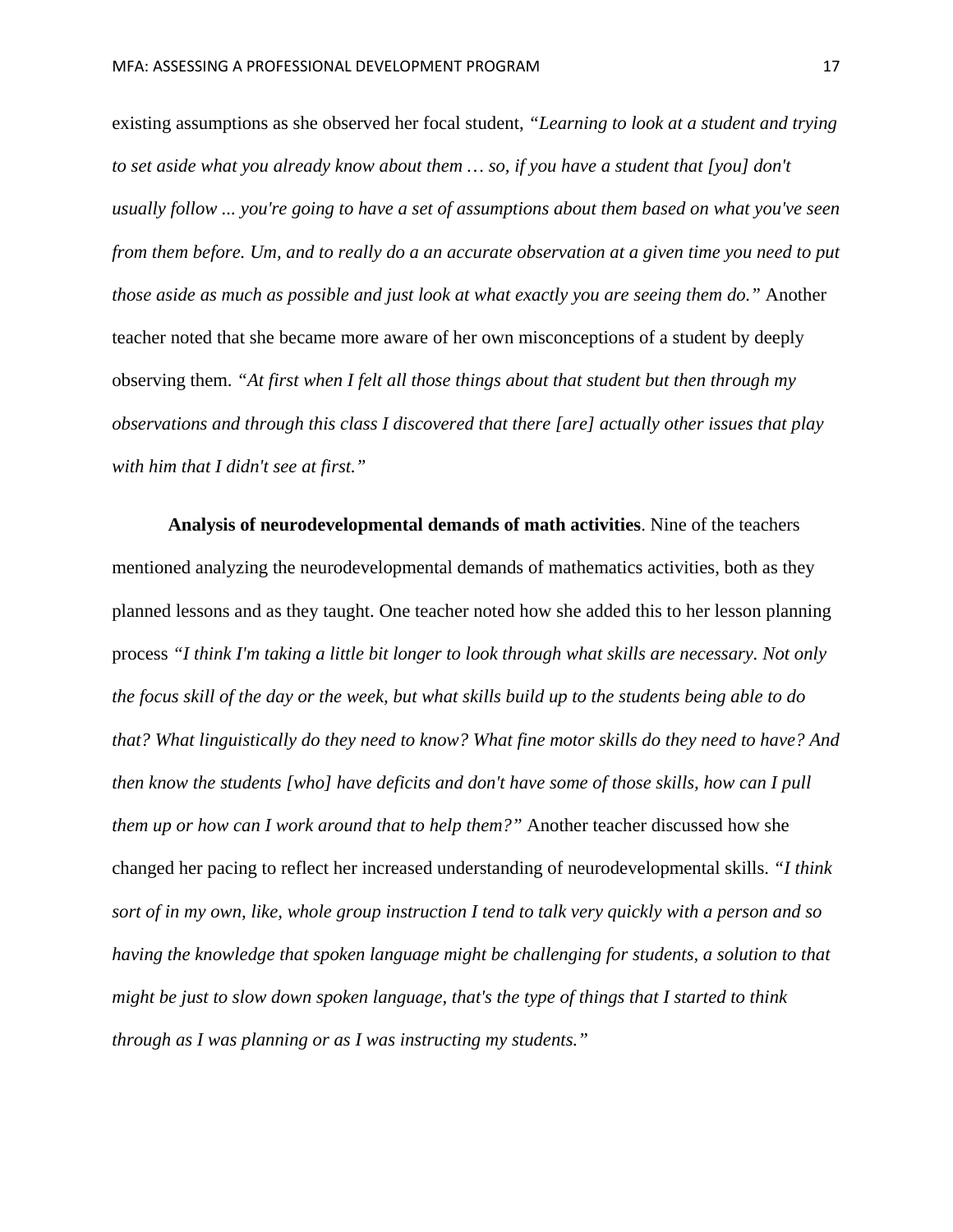**Focus on maintaining standards-based goals of the lessons**. Six teachers spoke of the importance of maintaining the standards-based goals of the lesson even if they needed to adapt aspects of the lesson. One teacher spoke of adapting the lesson for all students but in such a way that the students with IEPS were still *"Included in the setting because what often happens is because they're often at the lower level academically, [and] they end up getting just kind of modified work."* She further noted, *"If the activity itself is accessible for everyone and they're joining in, or it's something that they can benefit [from] ... then they can benefit from [that lesson] as well. So I think that ... that was also something that I got from the PD."*

**Reflections on practice**. Six teachers noted that they reflected more often on their practice as a result of the MFA program. One technique in particular that three teachers took away from the program was the importance of trying the activity themselves prior to teaching it. As one teacher said *"Well one of the things [that was beneficial from MFA], the first thing that kind of comes to my mind is that actually doing the lesson, not just thinking about the lesson, but actually doing the work of the lesson [is important]… because that was one of the things that the program really focused on, actually trying out the lesson and taking out the manipulatives, that you expect the kids to use. .And yeah, working with them and seeing, thinking about what might impede learning or what you can do to promote the learning and use of those materials."* Another teacher commented, *"I never even reenacted an activity until this program. Then when you do, [you can] kind of see what the students are going through it kind of gives you insight."*

# **Changes in Classroom Practice**

Teachers spoke of two areas of change in their classroom practices: ongoing formative assessment of individual students and the use of multiple instructional strategies.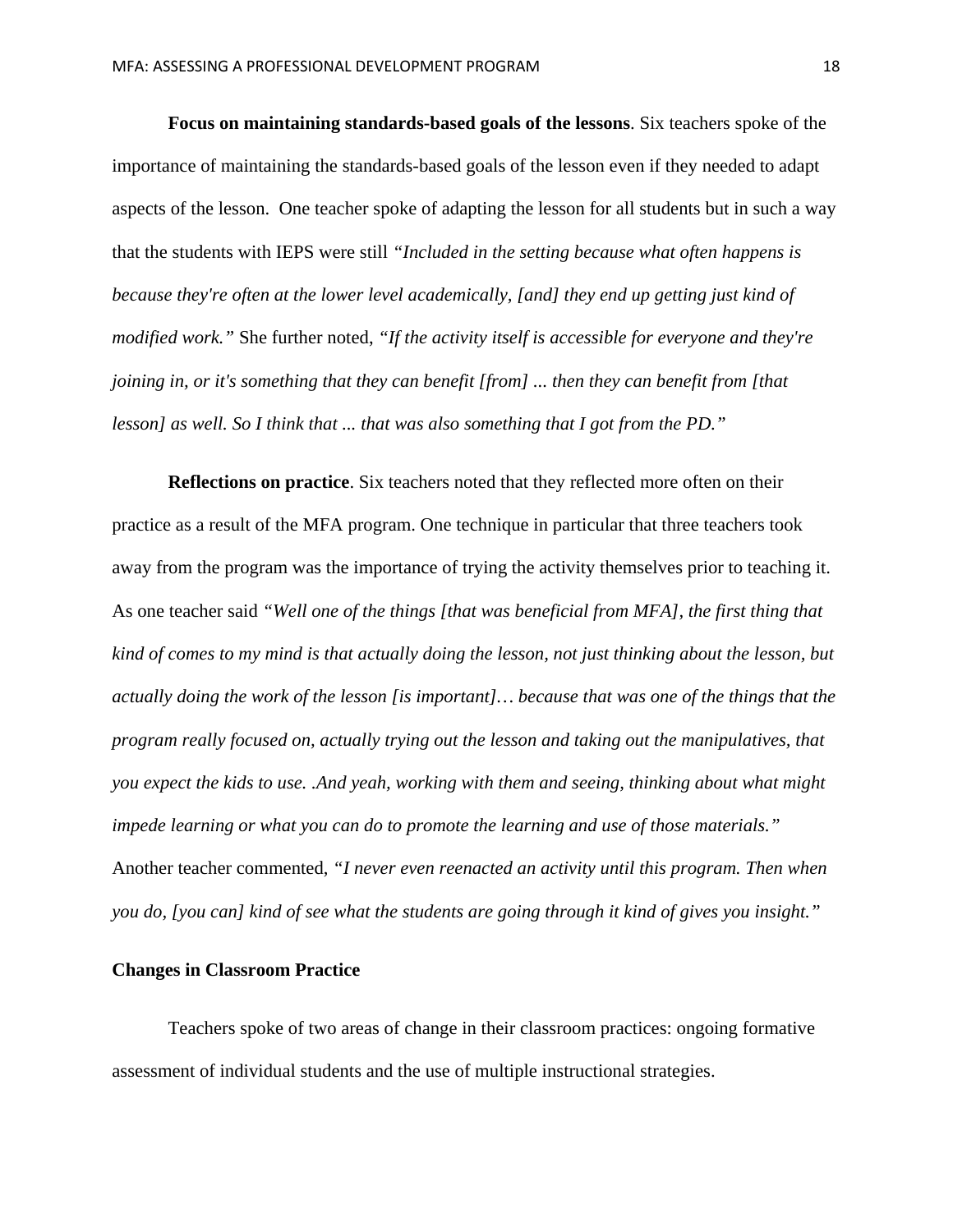**Ongoing formative assessment of individual students**. Three teachers mentioned ongoing formative assessment of individual students. One teacher described how she stepped back from direct instruction and provided the students more opportunities to try and fail in their learning process. *"So one of the things that I really learned was to step back, to be more of a facilitator versus direct instruction. And they do many lessons, but I'm going to be engaged more and walking and facilitating, and listening to what the children say, and sort of allowing them to make those errors, and then we can visit what they've done, versus me just jumping in and saying, no, no, no, this isn't correct ... Sort of, we have to kind of step back, and that's something I didn't do before as a teacher."*

**The use of multiple instructional strategies**. Fifteen teachers discussed use of a greater variety of instructional strategies that take into account student strengths and weaknesses. One teacher spoke of*, "giving students, you know, a variety of tools…like in teaching fractions having students, using fractions bars, using counters to create fractions and separating things into groups".* 

# **Impact of Focus on Focal Students**

Six subthemes emerged when teachers discussed how the focus on focal students impacted their classrooms. Teachers noted: (1) Increased observation and reflection skills; (2) the importance of differentiated instruction; (3) changes in focal students; (4) benefits for the rest of the class; (5) their awareness of student learning styles, and (6) students becoming more excited and confident about math.

**Increased observation and reflection skills**. Participants were asked about how the MFA program impacted the focal students they observed as part of this professional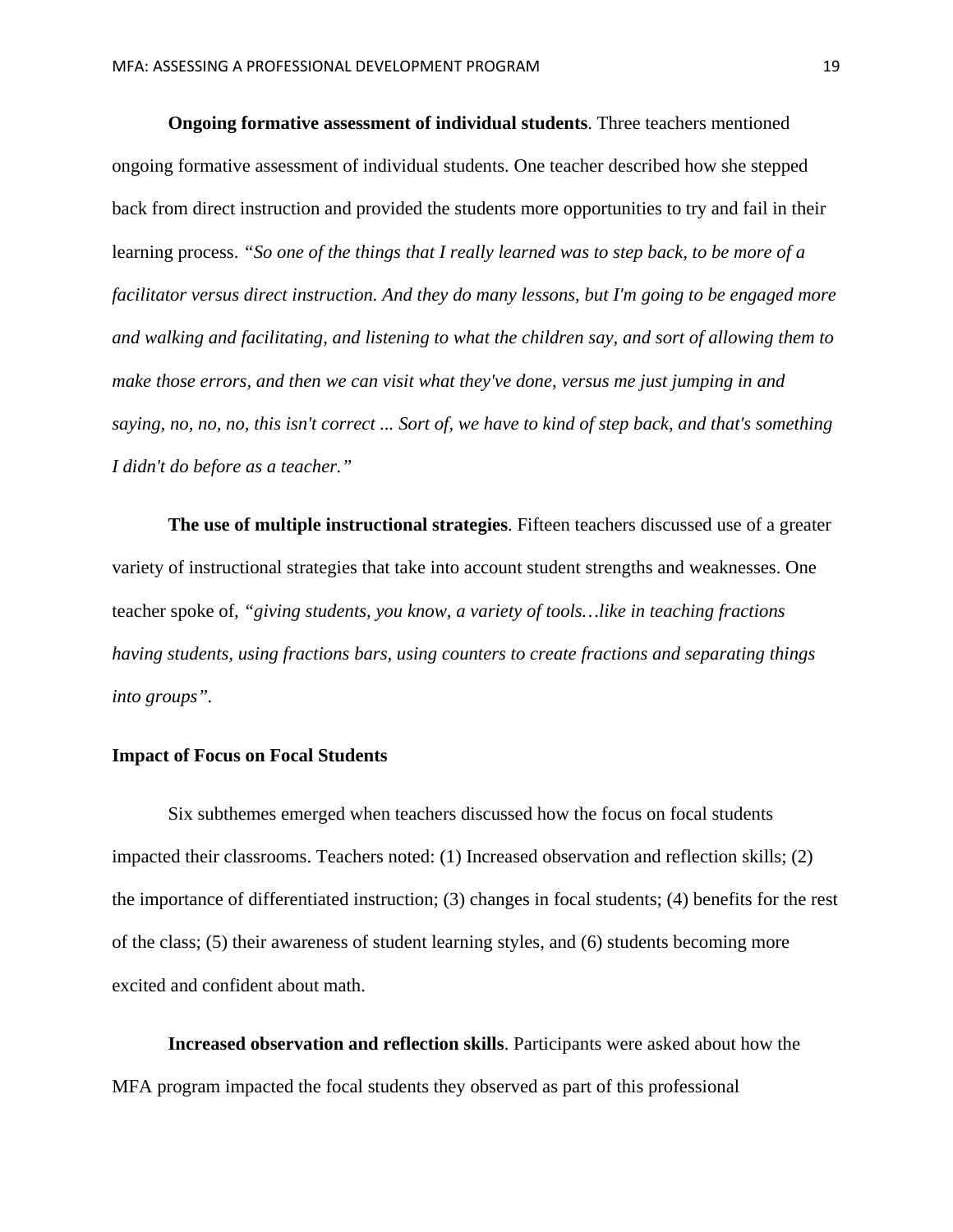development. In response to this question, teachers most frequently described changes in themselves rather than the focal student. Four teachers noted that they increased their awareness of student learning styles. *"Actually it made me a lot more aware; it allowed me to be cognizant of individual learning styles, it really did. I mean, we've always talked about it …"* while another teacher noted, *"Just being able to really observe [was important]. The power of observation to me is just huge and just to be able to step back and observe him and then to take my observations and rewrite a lesson or add something to a lesson."*

**The importance of differentiated instruction**. Through the process of focusing on focal students, eleven teachers said they became more aware of the importance of differentiated instruction. A teacher noted how she had changed, saying, *"I feel like it changed my way of thinking. I wanted to teach it one way, and I was able to see and learn that there are many [more] multiple ways to teach them things than I was thinking of."* Another teacher commented on her own change saying, *"I think that I made lessons, you know, more accessible to them and to probably other students too because I was thinking particularly about what their needs were."*

**Changes in focal students**. Six teachers spoke of specific changes in their focal student. Two noticed that students increased their standardized test scores. One teacher remarked, *"He went up about 15% on his standardized tests. He started about a fourth grade level and ended about a seventh grade level. I think observing him more closely allowed me ... he was very unmotivated and it allowed me to spend a little bit more time paying attention to what were his motivations and what were his, you know, deficiencies and I think it helped us build a better bond. By the end of the year I felt like I could reason better with him when he wasn't on task, because I knew a little bit more of what did motivate him."*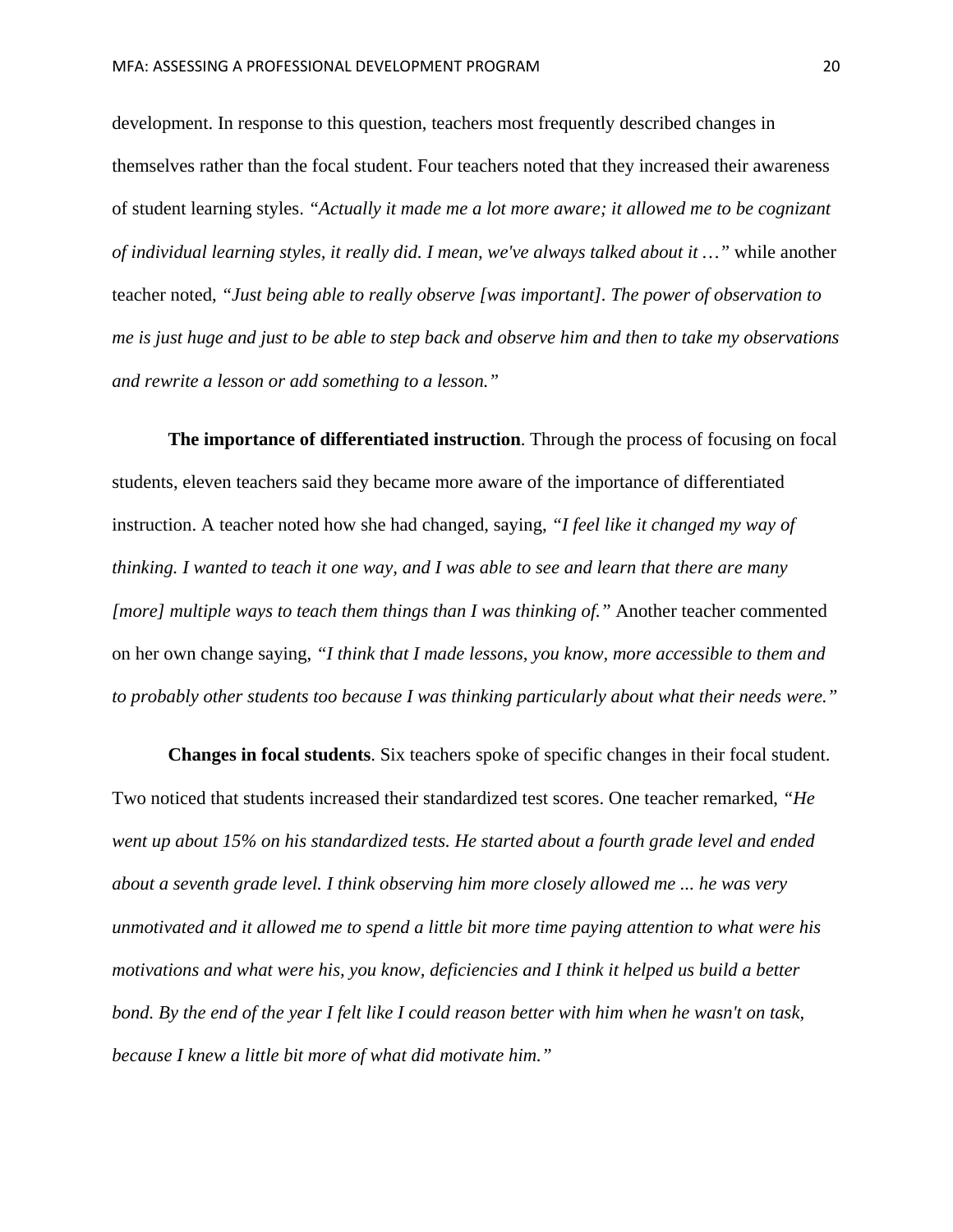Another teacher noted that while her focal student had improved standardized test scores he did not grow as much as expected. Other teachers mentioned focal students increased their mathematical ability, interest in math and how much they liked math. One stated, *"I saw that his math ability really soar[ed]. And while, you know, he ended the year not perfect in math, he certainly made huge strides in his, not only his academic ability but also his thinking, because he originally started out not even liking math. And now he has much more confidence."* Other teachers also mentioned the growth in confidence of their focal student.

**Benefits for rest of the class**. The majority of participating teachers (15 of 16 participants) reported that adapting curriculum to recognize different student learning strengths ultimately benefited their whole class. One teacher noted, *"I think they also benefited, I mean whatever adaptations I tried to make for my focal student I also implemented with groups of students, especially the lower ability students."* Another teacher said, *"[I] think it was definitely positive because some of the things they implemented were whole-group activities. So they weren't, um, I didn't modify lessons always just for a couple students. And so I think, you know, Math For All really helps me to come up with some creative ways of presenting the material."*

A third teacher concurred, suggesting it benefited her whole class. *"Well, again they enjoyed it too ... it's like ... what we're seeing is, these lessons were more interesting ... and the kids just enjoy them more. I keep going back to the geometry one with the area and perimeter. The kids who didn't need to work around the perimeter, they wanted to do it and they wanted to be the helpers, because we had a large special education population in the classroom with them. These kids then wanted to be the teacher to help these kids and to demonstrate, look at how I'm doing this. And of course, through them demonstrating and teaching the lesson, they learned the material better."*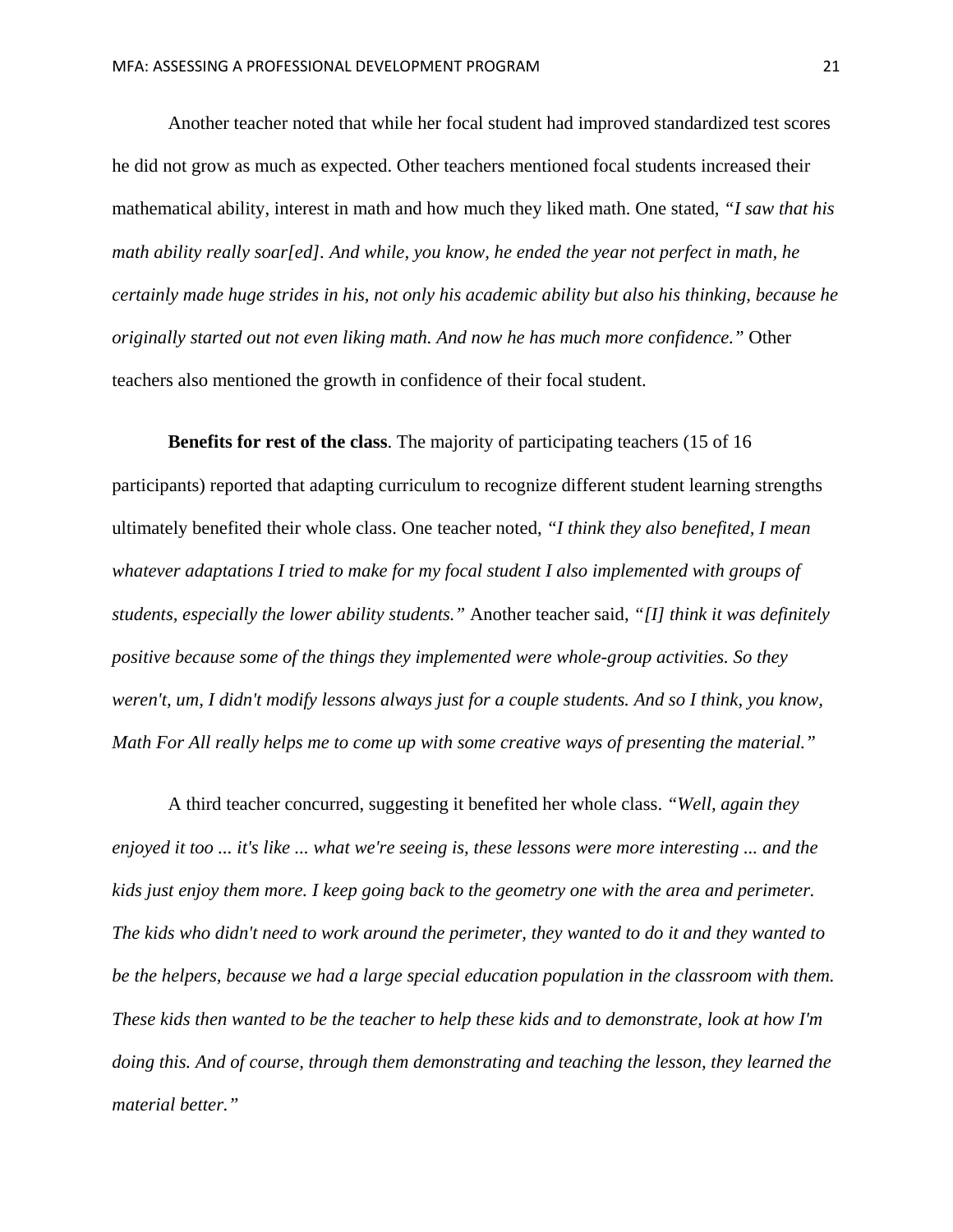One teacher noted that she saw achievement across her entire class suggesting that the MFA program contributed. *"I think looking at them on more of a social-emotional level, which was one of the focuses, definitely attributed to that. We did have a lot of success as a class. Each student has a goal, a personal goal that they need to make ... And 87% of my students made their goal this year. Overall my class started out at a second grade level and we left right on track at a fourth grade level. Just above actually. Reading growth was not nearly as great, so I think I can definitely say a lot of what I learned in the math I need to start to apply to the reading block as well."*

**Growing awareness of student learning style.** Nine teachers noted that through the focal student process they became more aware of student learning styles in general.

**Students became more excited and confident about math**. Six teachers reported that through use of the focal student approach they impacted the class in ways that led to many more students becoming more excited and confident about mathematics.

# **Changes in Relationships with other Teachers**

Teachers found that their relationships with other teachers in their school changed as a result of participating in the MFA program. Teachers noted changes in their relationships with special education, general education, bilingual, other subject area, different grade teachers, and mathematics coaches.

Out of the 16 teachers responding, fifteen teachers mentioned changes in their relationships with other teaching professionals. Teachers noted that their relationships grew personally as they were able to bond with other teachers from their school. One spoke of her growing relationships with teachers in her school. *"One of the best parts of it was that we car-*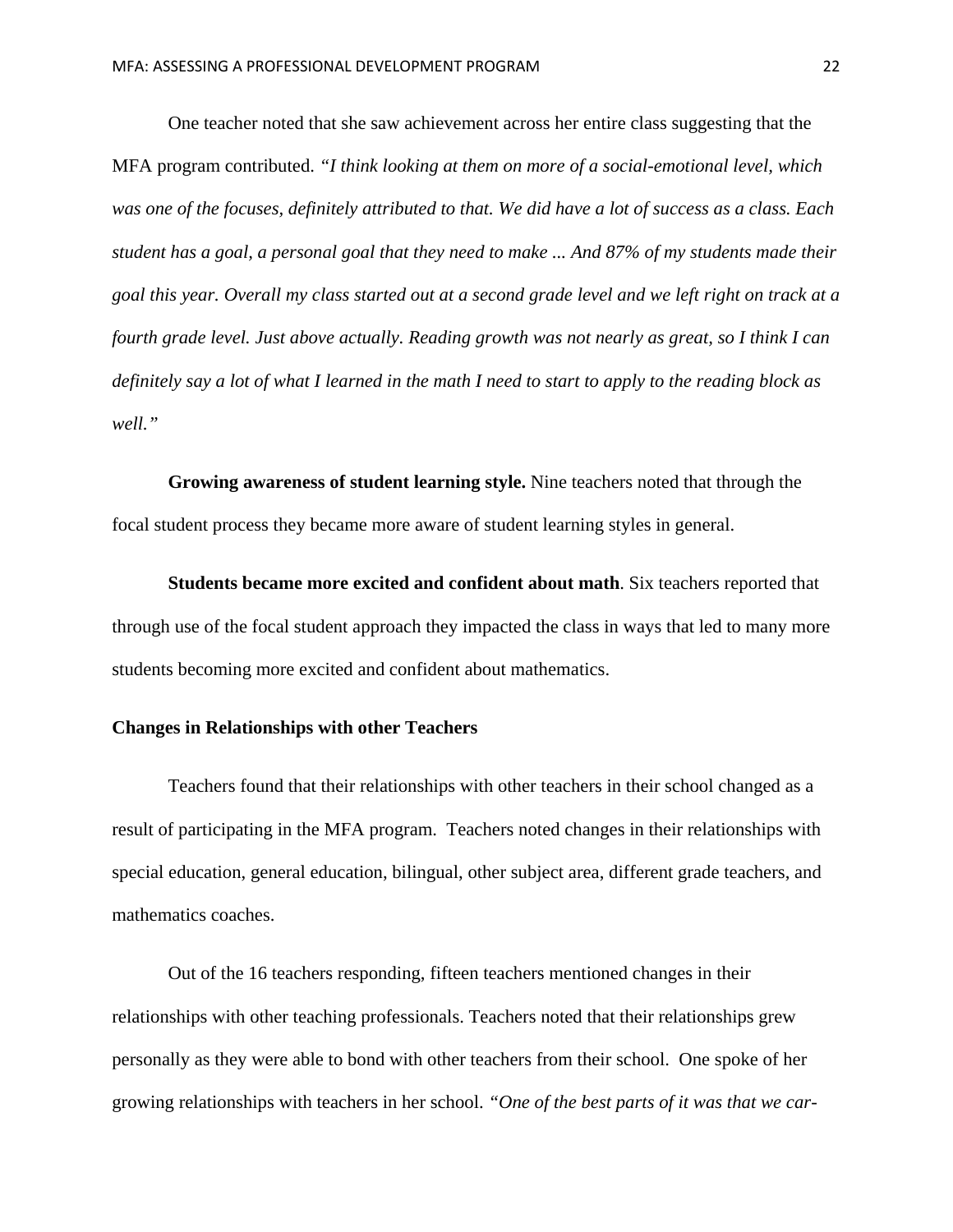*pooled together. In my opinion, just that social interaction that we don't get at school [was important]. It's nice that we got to know each other on a more personal level, but also, 'hey did you try this, don't forget to do that', and having a sounding board ... When somebody else has a good idea. But I really enjoyed getting to know my colleagues on a more personal level … Which was interesting."* Two other teachers noted*, "It was a good bonding experience for us." And "I felt more connected with the other teachers."*

Teachers mentioned that the MFA program allowed for collaboration with people who normally did not collaborate together. Said one teacher, *"[The collaboration led to] just a much closer relationship with the special education team. The special education teachers were somebody, you know, I always welcomed them into my room, I just never worked closely with them."* Another teacher noted that they came to value other teachers more as a result of the MFA collaborations. *"It definitely opened my eyes. She's been teaching here for quite some time, so, maybe it's something that is old hat for her, but this is my first year, so, collaborating with her has definitely helped me make all of my students better."*

By having the MFA space, teachers were able to collaborate with others in different grade levels allowing teachers to identify gaps in learning trajectories. One teacher described her experience as, *"There ended up being three of us that participated and one teacher was a special education teacher and one teacher was a fifth grade teacher and then I teach fourth grade. It definitely allowed for some vertical planning. The fifth grade students were really struggling with implementing the new curriculum ... Because they [the 5<sup>th</sup> grade teachers] felt like there were so many gaps from our previous learning. Just being able to sit together and plan together, I was able to show them what we were doing in fourth grade and how I built background based*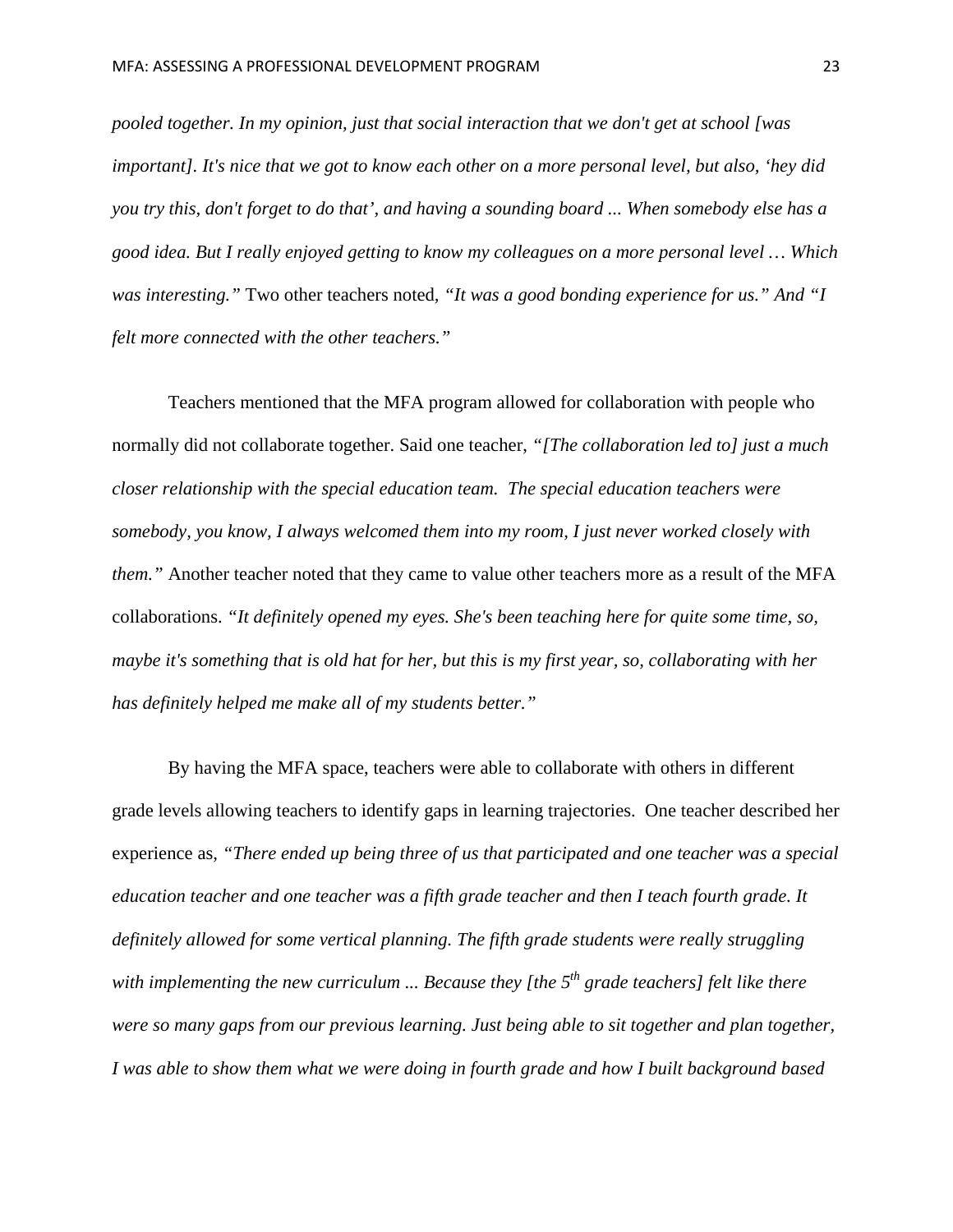*on what they should have learned in K3. I was able to give them that information to kind of build upon what they were learning in their class and fill in the gaps. I think it was really helpful."*

Working with special education teachers allowed general education teachers to become more aware of the needs of special education students. A teacher described the change saying: *"You know, it really kind of fine-tuned, I think, our collaborations, where we were able to really dig deep, not, 'Well this is what I do and this is what I do,' but, 'Here's what we both tried to do.' And, what worked better and what worked differently and, so that really helped."*

Teachers mentioned they respected their colleagues' ideas and thus enjoyed engaging in conversations about lesson planning. Said one teacher, *"There are so many talented people and so many great ideas. And if you stick just to your classroom and don't really go out there and branch out, you miss out on that."* Another teacher commented, *"You really don't have time to collaborate like that [as we did in MFA]. So, hearing other teacher's views, like on our fifth grade team, has really helped to further our own understanding and communicate other ideas. Which I thought was very beneficial because four heads are better than two. Because you get more ideas, you get their experience. You hear other things that worked for them. And then you could see [that] you could actually visualize it if they talk about it, too."*

#### **Barriers and Supports to Implementing MFA Practices**

 Teachers were asked about the barriers and supports that they believe existed for implementing the MFA practices they learned. Six areas emerged: The time to collaborate, plan and prepare, resources, school administration support, mathematics coaches, school curriculum, and the need for additional professional development.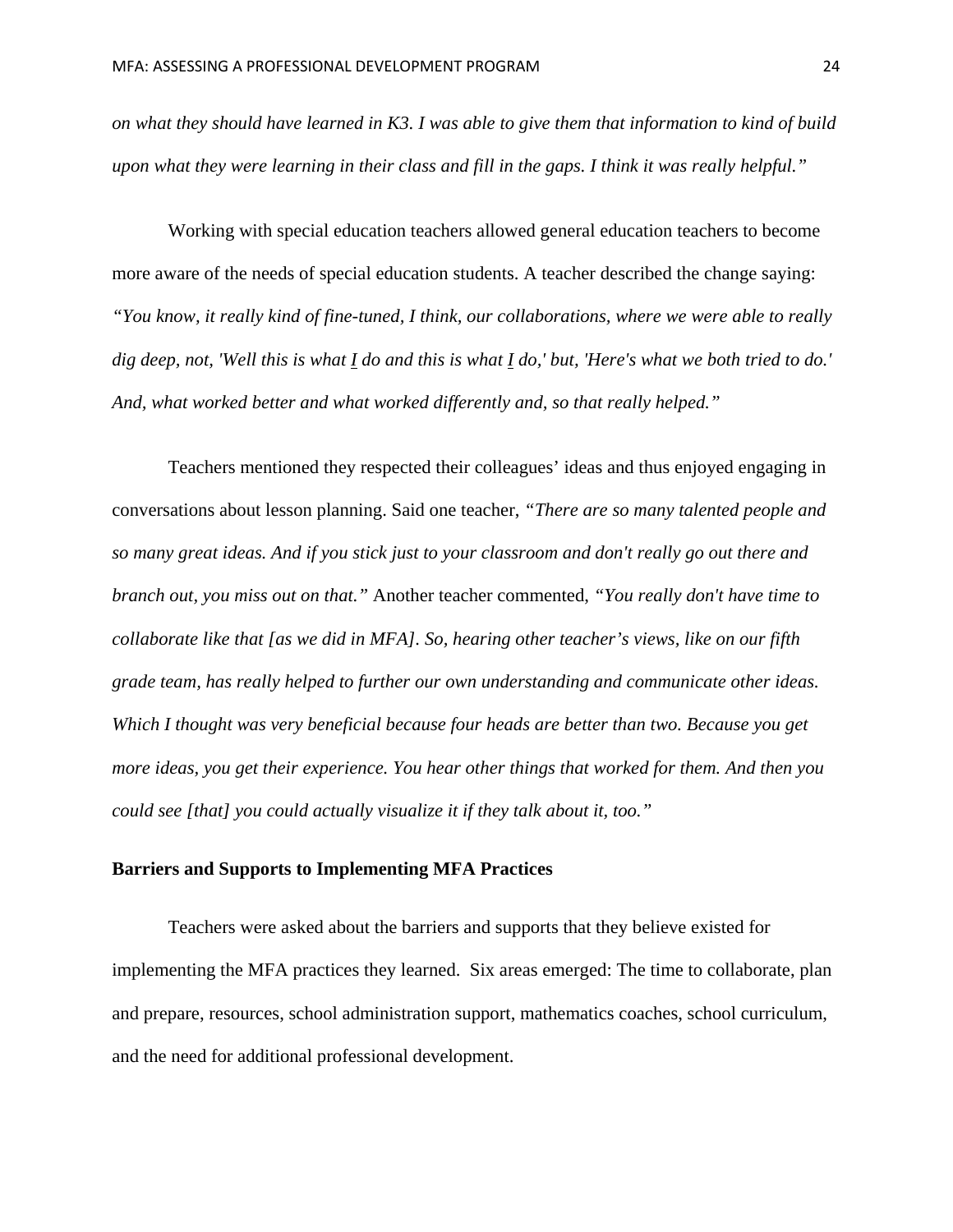**Time to collaborate, plan, and prepare**. Teachers most consistently mentioned the issue of time constraints. Fifteen teachers specifically mentioned their concern about having sufficient time to prepare and plan these types of lessons. One teacher said*, "Because if you want to make a really good lesson and meet all those needs it just takes hours and hours you know ... creating manipulatives, creating graphic organizers."* Another teacher noted, *"It's a really thorough process and it's a really meticulous process that we were sort of asked to engage in, so I think just knowing how the school year goes and the amount of time that I have with students and all of the things that I need to get done with them, time is really a prohibiting factor in terms of having all of the time to individualize all of the lessons and modify everything so it's just perfect at their level."*

 Teachers focused on the importance of shared planning time: seven of them specifically mentioning the need for greater collaboration, within the grade, across grades and with special education teachers. Looking ahead to sharing this work with other colleagues, two teachers mentioned concerns about other colleagues being willing to participate. *"A lot of our colleagues may find it to be too demanding time-wise."*

**Resources**. Five teachers were concerned about a lack of resources such as money for substitutes to provide teacher release time for planning time, and for classroom materials. Two teachers mentioned large numbers of students in the classrooms and the need for manipulatives as a barrier. One teacher noted that a barrier for her was the large size of the school.

**School administration support**. Three teachers wanted greater support from the school administration. One teacher suggested, *"I don't think they kind of knew anything about the program and what it entailed."* Another teacher suggesting that administrative support could come from giving the experienced teachers greater autonomy in decision-making.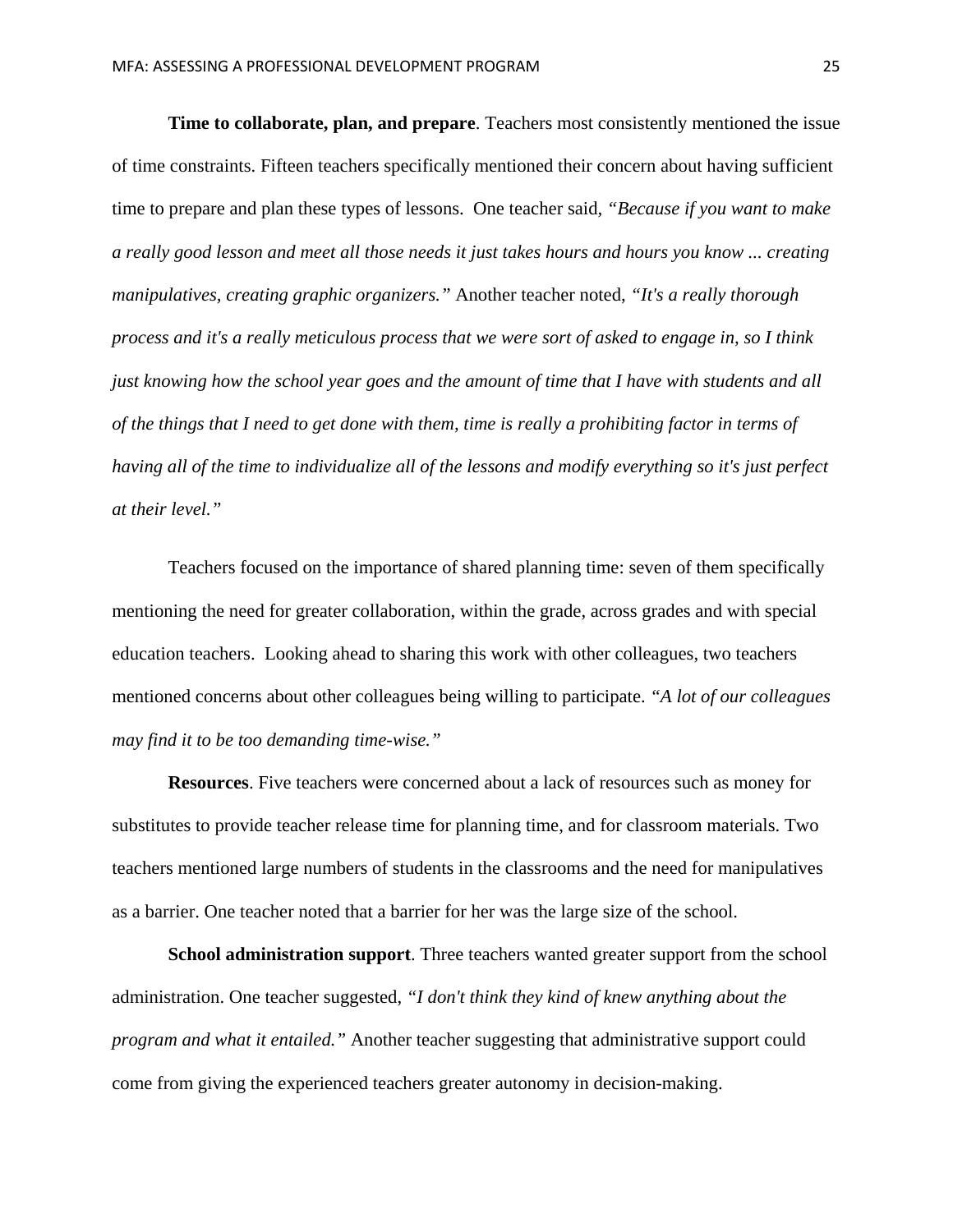**Mathematics coaches**. Teachers also discussed the value of the mathematics coaches, with three specifically mentioning the importance of the mathematics coach in their school and one teacher mentioning the desire for a mathematics coach in her school.

**School curriculum and focus**. Teachers also mentioned the focus of the school, such as when the school did not focus enough on math or focused too much on testing, as a barrier to implementing the MFA program. One teacher expressed concern that the school *"... focus(ed) on test scores and trying to teach more content, as opposed to having more depth."* Two teachers expressed concerned about the strength of the math curriculum that their school used.

 **Need for additional professional development.** One teacher expressed the need for further professional development to learn how to manage identifying multiple student needs. *"I think that would be the biggest issue because, like I said before, it was great to be able to observe one student, like really in-depth. But, to be able to do that with many, what would be the next step be for that?*" In contrast to this teacher, another teacher felt that she had learned what they needed to learn, *"I don't think that I really need any more support. I printed out the checklist of the different things that we sat and wrote down each session, but after you do it a couple times it really becomes ingrained in how you look at your lessons ... And I think that that is all you really need."*

# **Differences in the Teachers who didn't Participate.**

**How is your practice different from teachers who did not attend?** In general teachers responded to this question by talking about themselves and what they gained, rather than discussing what other teachers were lacking. The most frequent theme that emerged was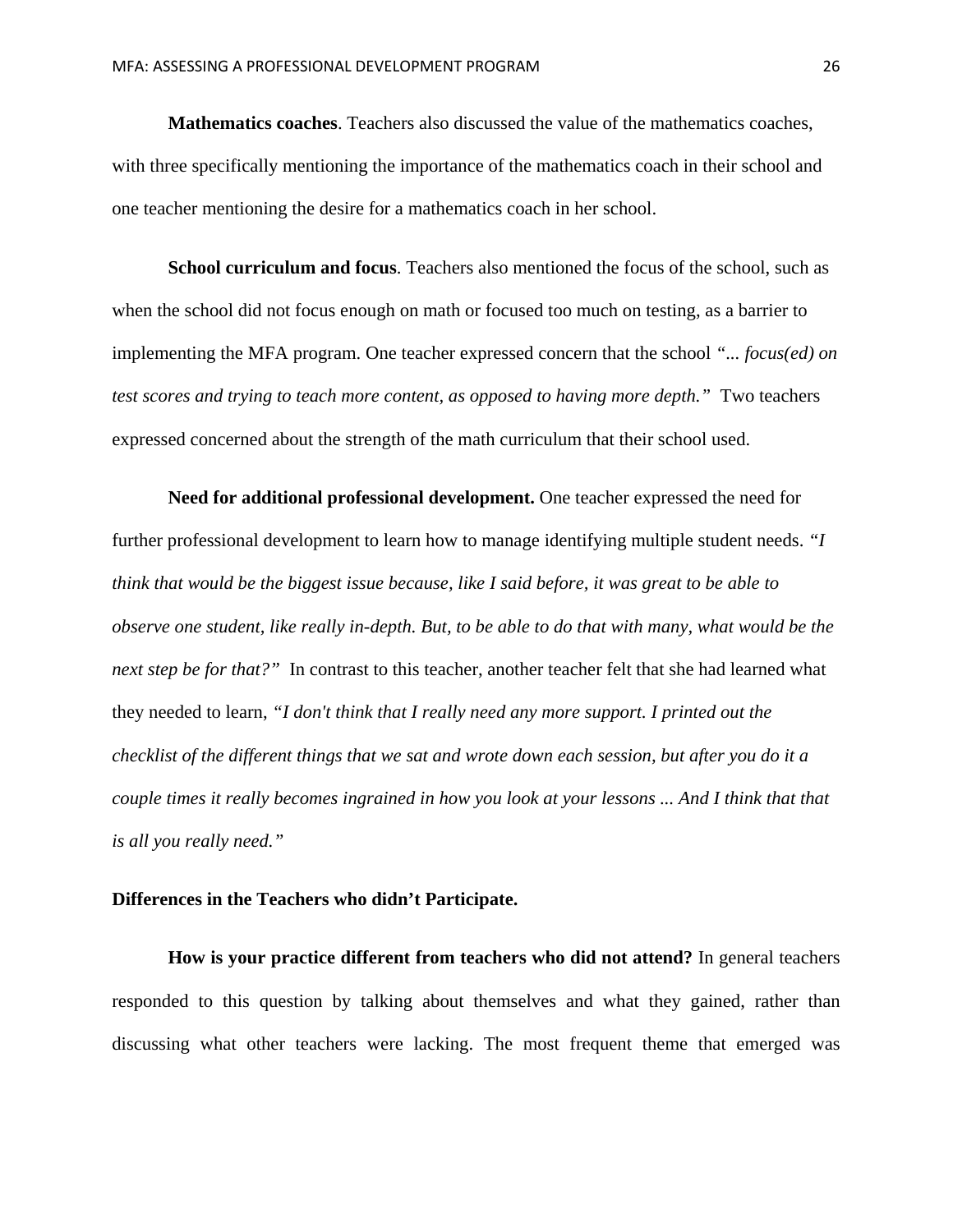teachers' sense of intentionality although teachers also spoke about their focus on student understanding of mathematical concepts.

 Speaking of the intentionality she had gained one teacher said, *"I think one thing that's different between myself after the program and my colleagues that have not gone through the program is that, um ... Just the intentionality with which I plan.... So, you know, if we're solving multiplication problems, or, on a quiz they might just kind of pick two numbers because you can multiply any two numbers, and yes that's true, but the Math for All has helped me to see that not all numbers are created equally. And I can sit down and be really strategic about the numbers that I'm choosing or the types of problems that I'm choosing in order to be more ... Just to be more purposeful for my students."*

In considering how they thought about children's understanding of mathematics, one teacher noted, *"Just understanding math on a deeper level, not just solving word problems or performing the operations, but I think it was a little bit more focused on understanding mathematics. [Looking at] patterns and relationships among numbers and understanding, having a deeper understanding of the concepts behind math and being able to explain [them was valuable].*" And in considering this understanding a teacher noted it was rather more than rote memorization or test score results, *"My attitude [is] yes, test scores are important, but I'm more concerned with children understanding mathematical concepts. That's going to take them further than being able to pass a test, and learn something [from] rote memorization."*

#### **Differences in the** *Math for All* **Professional Development**

The level of professional development in mathematics instruction offered through the school district varied. In one school, all the teachers (n=3) mentioned that they had not had any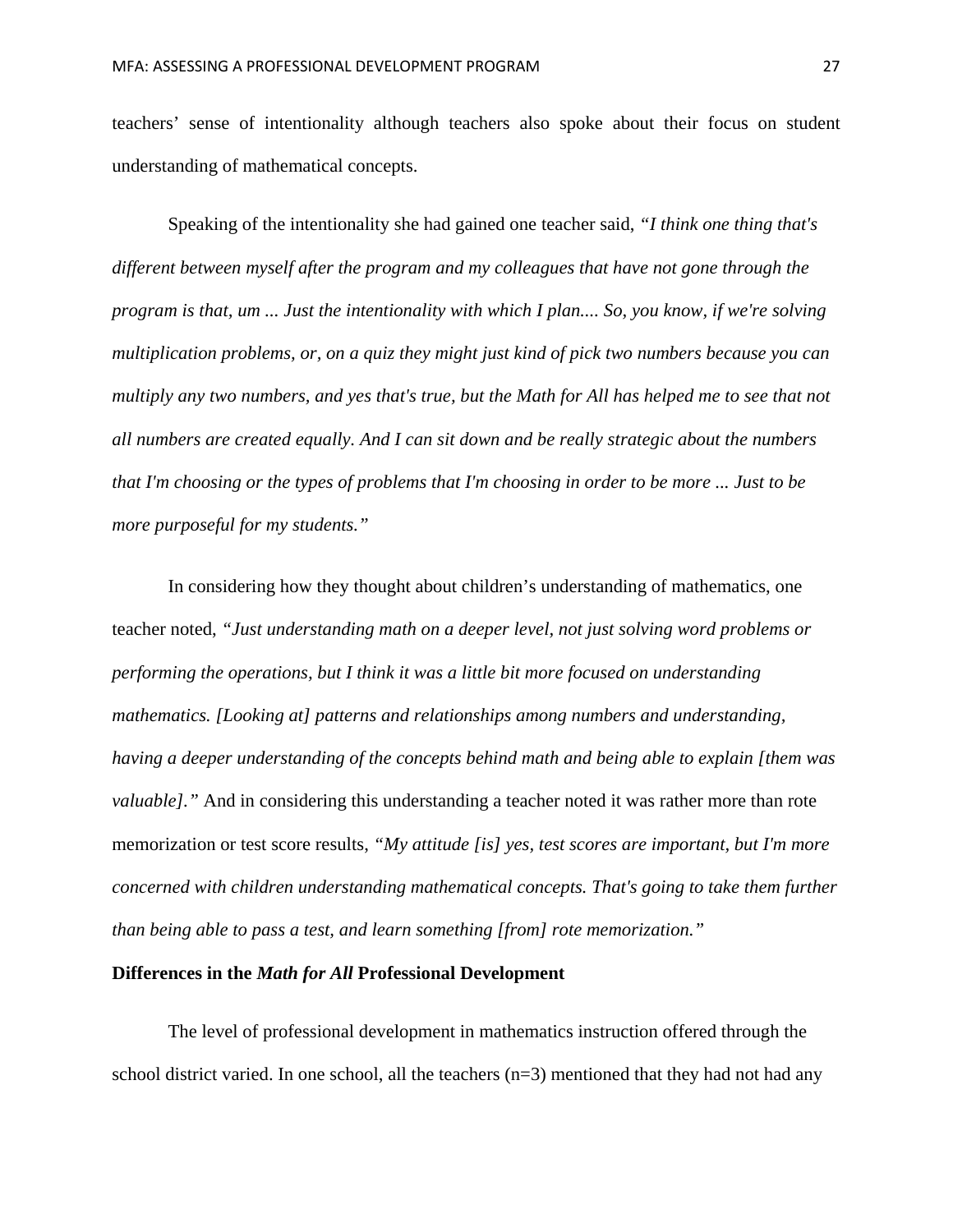mathematics professional development opportunities prior to the MFA program noting, *"We haven't had any [hands-on] professional development opportunities. It [the professional development] was [just] Common Core. 'Here it is. If you have any questions, come ask me.'"* In contrast, in two of the schools none of the teachers (n=9) brought up the issue of not having professional development in mathematics. In the fourth school, the one teacher noted the she chose not to attend the mathematics professional development that was offered.

Teachers were asked how the MFA program differed from mathematics or other professional development. Teachers noted that what distinguished MFA professional development was its depth, the level at which they were engaged, the focus on a particular student, and the fact that they were learning a process as opposed to a specific set of strategies, and the quality of the experience. Additionally five teachers mentioned the neurocognitive approach to gaining deeper understanding to student learning.

**Depth of professional development**. Teachers described the MFA professional development as being different from other professional development that they have attended. *"[In the other professional development] they throw something at you for two hours and hope that you do it and they never really revisit it. So talking about something very specific each week all connected to the greater plan of breaking down each lesson was very helpful."* Two teachers noted the emphasis on deep student understanding, explaining, *"Well, naturally it's much more intensive than any other professional development I've done.*" Echoing those comments a third teacher stated, *"I think the big thing that jumps out at me is how in-depth it was. Typically in the past when I've done other professional development you kind of walk away with, 'That was a waste of my time.' You know, 'How much am I going to really apply this?' Or it just scratched*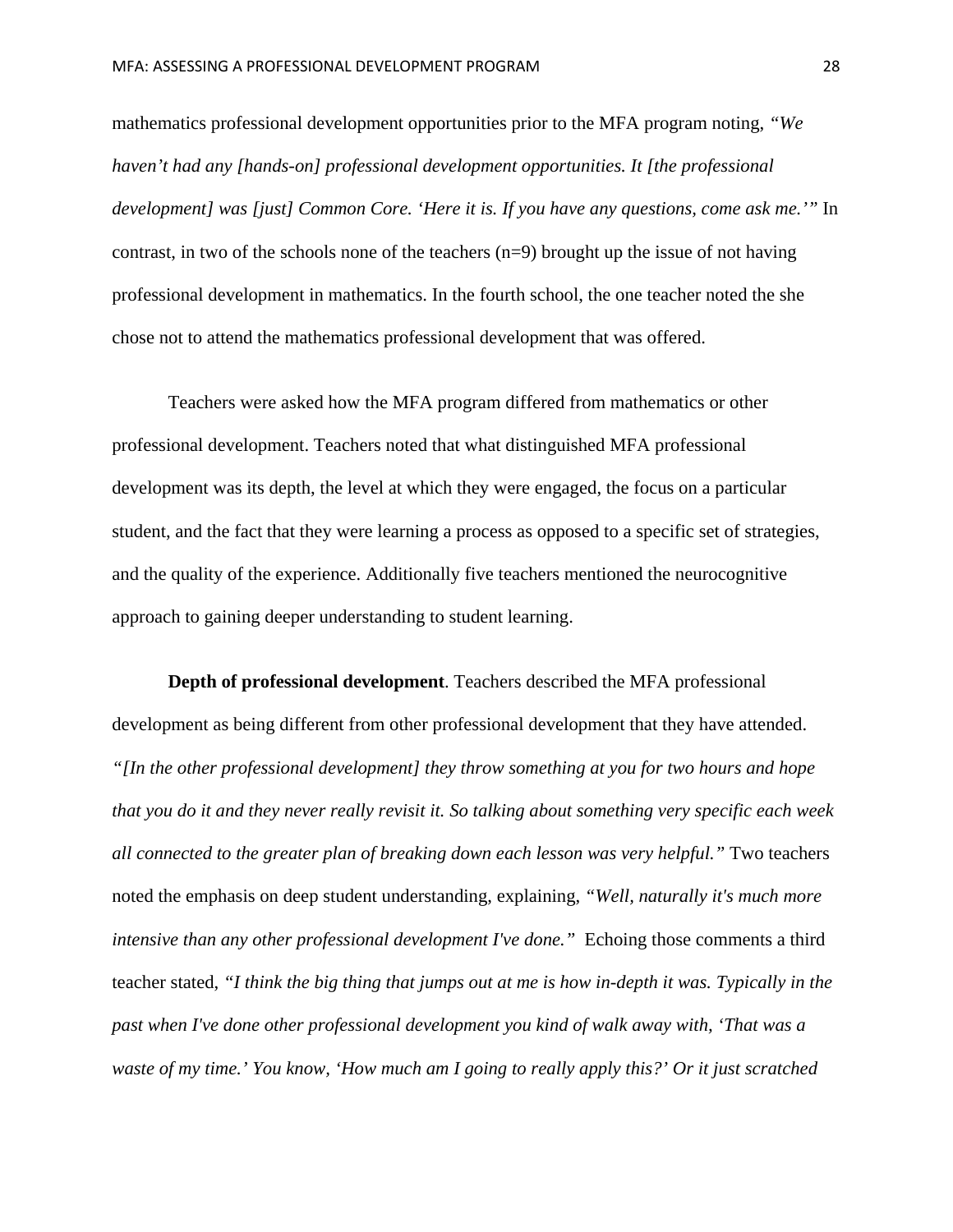*the surface of an idea without really, you know, getting into it. I think this program, the duration of it, while it might be a barrier for some people to put the time into it; I think that the time is important because it allows you to go into the concept and all of this neurodevelopment that goes on with children. You can't do that in just 3 hours. You have to really put the time into it."*

 **Engaging Activities**. Teachers felt engaged in that they were required to try this professional development approach both in the sessions and back in their schools. A teacher spoke of that aspect saying, *"What was nice about [this] is that you are learning about it, given what you need, and then going ahead and trying to implement it at the same time. So, it's almost kind of like, you're doing trial and error right within the workshop. So, you're going through the whole process during each session and then being able to come back and share with other colleagues and find similar commonalities between your students and their students."*

A second teacher also spoke of how this professional development felt different to her because of the engaging activities, *"Well, we were actually doing things. A lot of the PD's, you just sit and take notes. Or sit, and other people play on their phones or answer e-mails, but here we were engaged in the lessons, and when you do things, you remember them longer. So I liked that part of the PD."* Similar sentiments were expressed by a third teacher who noted, *"I have been to other math PDs where they just tell you what to do and then you're off on your way … there's so many different components of the program and there you go. But that wasn't the case for Math For All. I think that getting the opportunity to talk to other teachers even from different schools was very beneficial. The fact that we worked on a different skill every single time we met, was also very important because then you're just focusing on one thing and kind of really, you*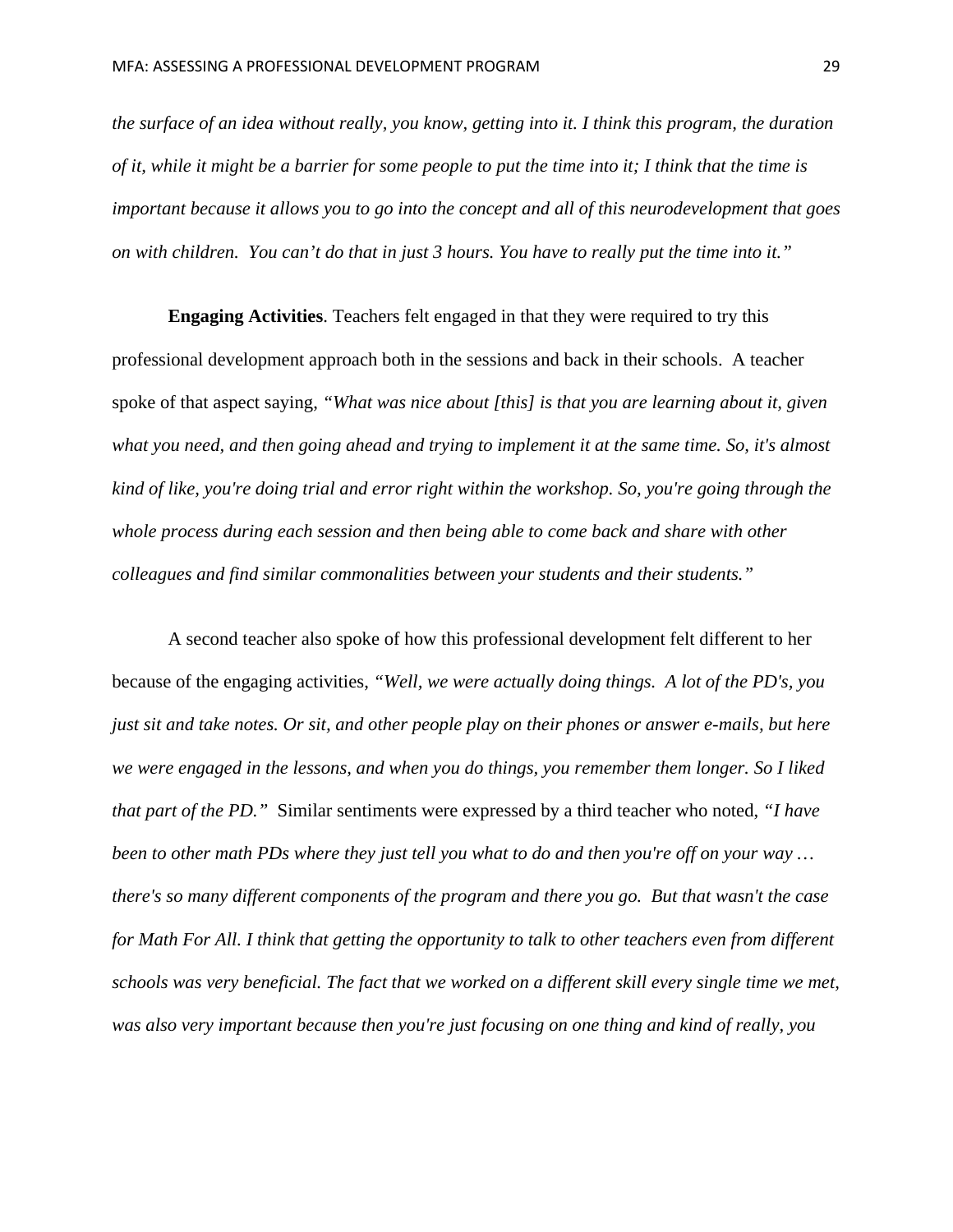*know, talking about it and how it's going to impact your classroom. I think there was just a lot of support, among the Math For All community. And that definitely made a difference for me."* 

A teacher noted that the professional developers were clear in showing their expectations during these activities. *"They really got us [to do] hands-on activities [and] they expected a lot from us. If we weren't working to the level that they expected, they let us know, and I think that's something that is important, to hold people accountable, and, you know, to remind them that none of us, or at least nobody from my school [really] had to be there."*

**Collaboration**. Teachers noted that the focus on collaboration was another distinction of the MFA professional development. One teacher stated*, "I think what was distinct was that it offered some coaching and co-planning, which was really helpful."* Another teacher commented, *"I always found it is so valuable talking to other teachers. We are ... each one of us are our own best resources. If we could just find the time to sit down and really share these ideas and then again like I said, the special education team, they have such specialized skills ... we really don't have that enough."*

**Use of process versus strategy**. Teachers also noted that the MFA program focused more on a process of working with their students rather than a single strategy approach. A teacher described the difference as, *"Compared to the PD that I've been at that, that was more just teaching you different strategies, this one was more like, open. They didn't tell you specifically what to use, but then they were just like, what do you think, collaborate with your colleagues and talk about it you know. How could you adapt to fit the needs of the student, the other students that you work with, instead of being 'oh here is a strategy you should use this.' I thought they would just be like, 'Oh here's a strategy that you can use' and then we would use*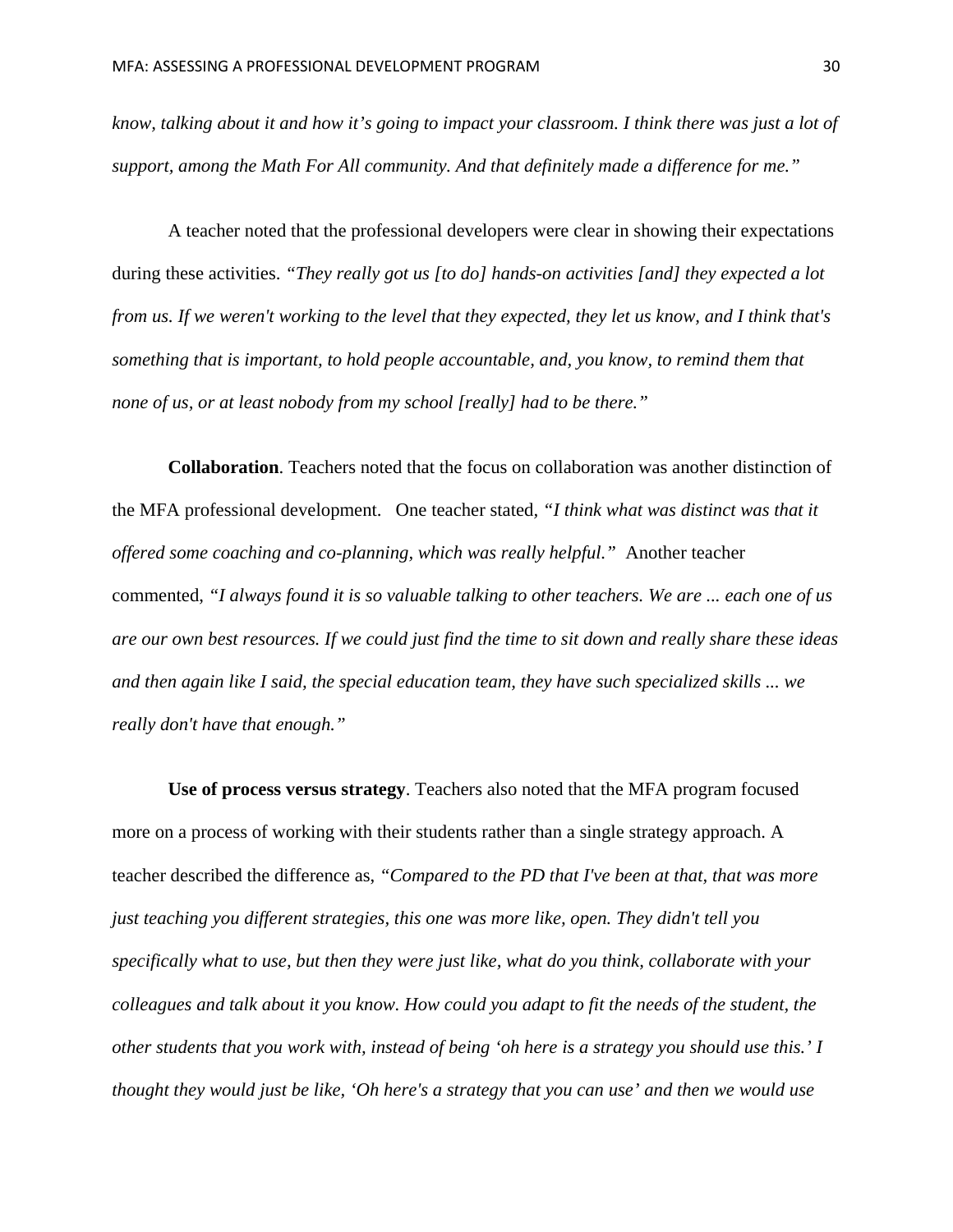*that strategy for our students and then reflect back on it when we came, but it was more like, thinking about how to do it yourself and changing it and collaborating you know [with] fellow colleagues and stuff."*

One teacher noted that they felt the school districts often offer professional development that is focused on one strategy whereas the MFA professional development they described as *"I think it's sort of more along the shaping of perspective, um, teacher perspective and planning practices.… the program seemed more about, developing a way of looking at students and a way of thinking about them rather than a set of tools …"* 

Another teacher noted that a lot of professional development is focused on differentiating based on content, and in contrast, the MFA professional development *"Has been more about differentiating based on process … this, it's a little bit more focused on trying to teach the same content to, you know, to multiple learners."* 

**Focal student**. Teachers also mentioned that the focus on a specific student was different from other professional development programs they had participated in. One teacher noted, *"How is it similar or different? Let's see, I think it's because it had [a] focus on a specific student and then, think of how we might adapt to that specific lesson or unit for that student. Like really getting to know your focal student."* Another teacher commented, *"It's different because it seeks to adapt that on an individual basis and I think in a lot of other professional developments we're looking at whole groups or we're looking at a small group of students. We're not necessarily looking at individuals and so I think this program's a little bit different because it does ask you to go target and zoom in on just one student and their strengths and challenges."*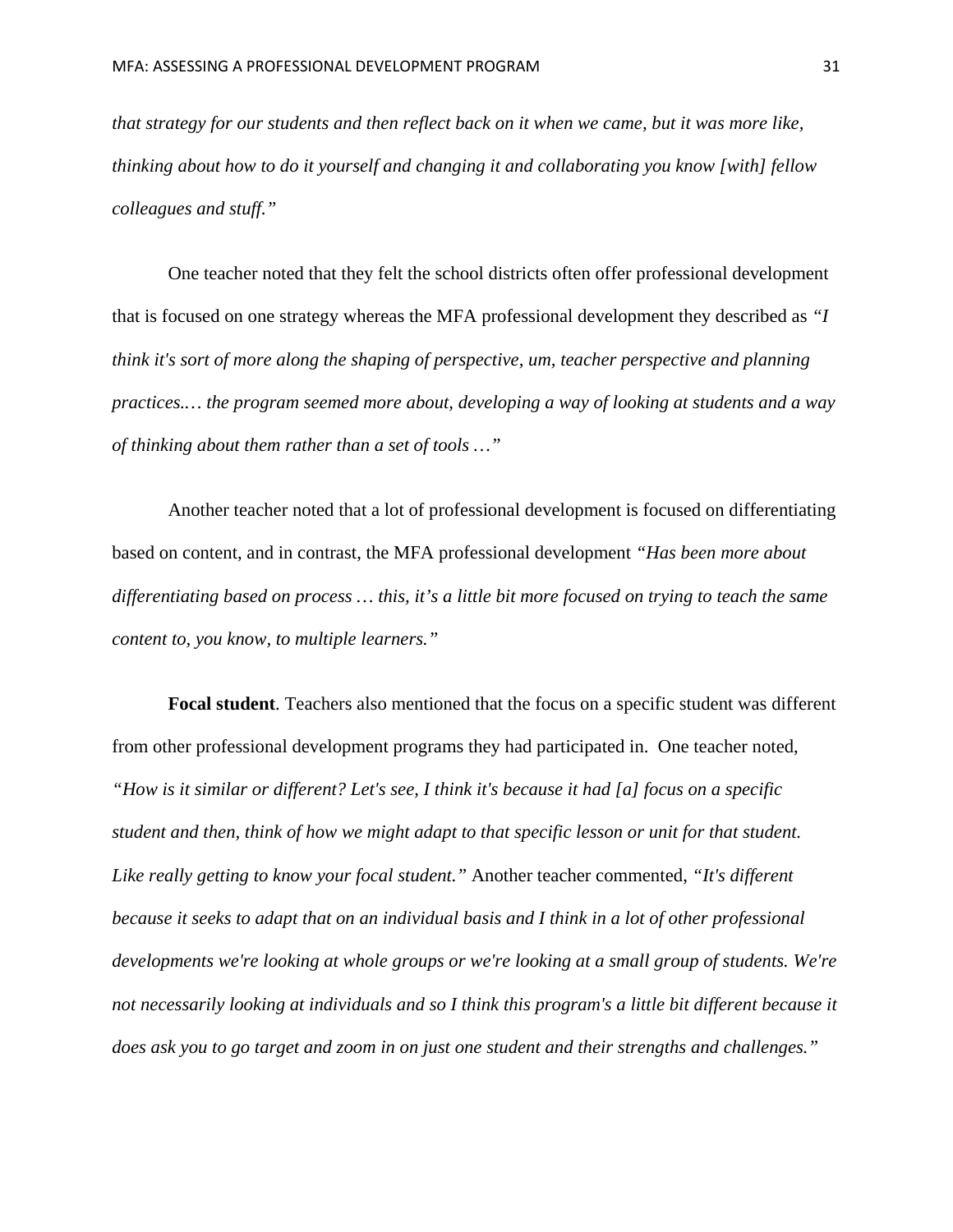**Quality of the experience**. Two teachers mentioned that the facilitators did not talk at the participants but were active listeners to teachers' comments, responses and concerns about their practice. As one teacher stated, *"A lot of time professional development are kind of, you sit back and people talk at you and that's that."* Another teacher commented that the experience of the facilitators was something that they appreciated. *"We could see that they were people who actually had experience in the classroom. And I really loved the fact that you were being taught, too, and the fact that they gave us guidance. They were collaborating, they listened, and they had suggestions, 'Oh, what do you think about this way?' You know? Like, [they] challenge you to think differently, which really did help, too. I really did like that."*

Teachers felt that the professional development was well done, *"I really feel well prepared after having all of the PD. The women did a great job of breaking everything down and allowing us to learn on our own pace and to influence each other and learn. And have really good discourse about it."* Additionally teachers mentioned that they felt they were listened to, as professionals. As one teacher recalled, *"And then they would listen. One of the things I noticed [is that] they do a lot of, the presenters I'm talking about, active listening, and paraphrasing what you said. So, that seemed to help a lot, too. I know that's good teaching practices and I'm just thinking like things that they did when we were there."*

 Two teachers expressed concern about aspects of the professional development with one suggesting that the sessions should occur over shorter sessions and the other teacher questioning the necessity of the reading assignments.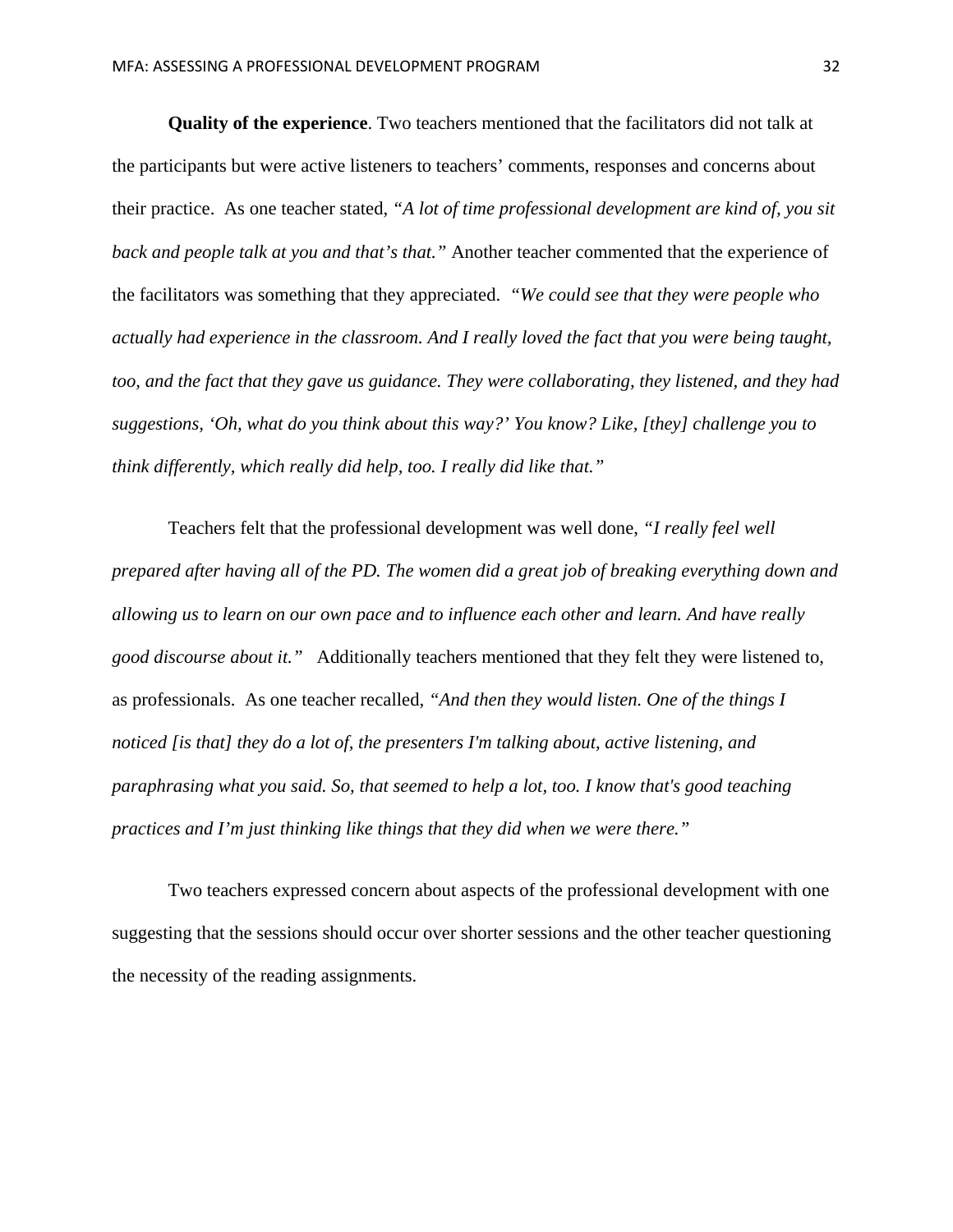#### **MFA Principal/Administrator interviews: Overview**

The first year of the grant was dedicated to piloting the larger PD implementation scheduled for grant years 2 and beyond. There was no control group during the pilot year. The first year included a pilot of the semi-structured interviews that will be used in subsequent years. The semi-structured telephone interviews with administrators are intended to document organizational support for the MFA program in the participating schools.

School administrators are key partners in any educational implementation because decisions about implementations are typically made by district leaders (mathematics, special education coordinators, and superintendents), in collaboration with school principals. Principals are interviewed to collect data to better understand and refine the Theory of Change/logic model for the *Math For All* intervention (i.e. factors that mediate and moderate outcomes) in addition to documenting what organizational supports (such as common planning time, collaboration opportunities among teachers, availability of learning materials and curriculum) were available to teachers to implement the MFA program.

#### **Methodology**

#### **Sample, Selection, and Size.**

Schools in the Chicago Public School District were approached to participate in the MFA grant activities. Four schools volunteered for participation in the pilot year. To qualify for participation a school had to send teams of fourth and/or fifth grade general education and special education teachers willing to participate in the PD. The grant partners notified principals about the interviews and scheduling contact was made by the Center for Technology and School Change (CTSC) through phone and email. The principals of these four schools were contacted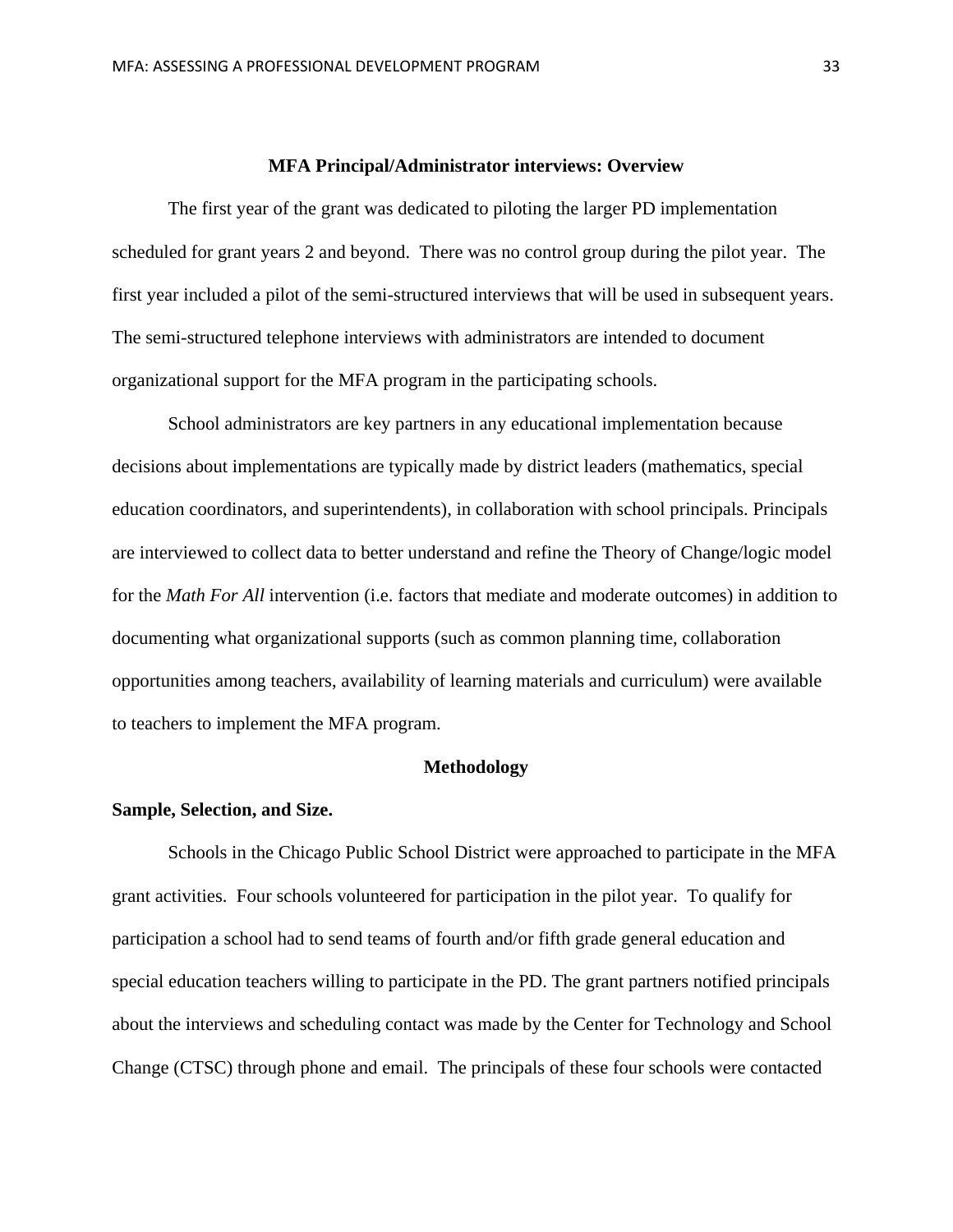to participate in the pilot interviews. Two of the four principals did not respond to the four invitations to schedule an interview. In the case of one of the two schools that responded, the assistant principal was actually interviewed.

# **Incentives**

There were no incentives for administrators to participate in the research activities, because they were conducted during the school day and CPS RRB regulations did not allow us to pay principals for research activities conducted during their normal work hours.

#### **Interview protocol development**

The interview protocol was developed by the Center for Technology and School Change (CTSC) and reviewed and refined by additional grant staff partners. Questions were developed with an emphasis on the school structure and support for the MFA program implementation (See Appendix D for Interview Protocol)

# **Interview Procedures**

Due to the low response rate of principals the evaluators offered to conduct interviews in person rather than just by phone. One of the principals participated in an interview in Chicago and the other was interviewed over the phone.

#### **Data Analysis**

Based on the feedback from two principals who were interviewed, and the two principals who never responded to the invitation to be interviewed, it appears that the principals had a limited degree of connection with the program. Summaries of the principal interviews (n=2) follow and are summarized individually as the responses were unique to each school.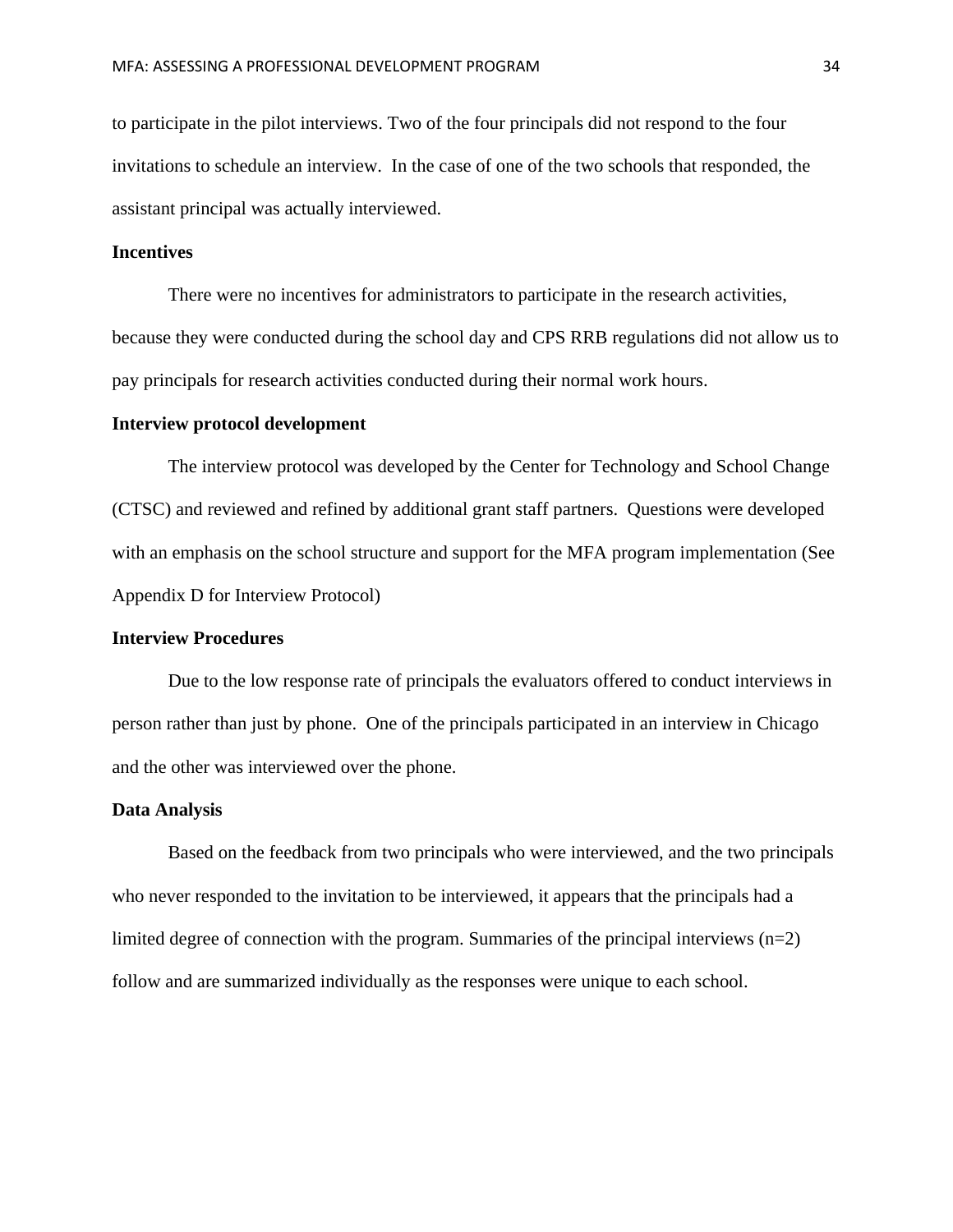# **Principal Findings**

# **School One**

The vice-principal stated that Math had been a priority for their school for 2014-2015 and together with the Math coach they were determined to focus on designing differentiated curriculum for all students. The vice-principal explained that the teachers were very excited to have participated in the MFA professional development. Since the MFA professional development had been implemented, he noticed that teachers were spending more time designing lesson plans and were targeting more diverse learners. He expected the teachers to come away with more content knowledge geared towards assessment standards and was surprised by the positive effects of the sharing and collaborating that the teachers did with one another at MFA. He pointed out that a strategic priority for the following school year was having teachers collaborate more - especially the general education and special education teachers. This school administration seems to be involved in the instruction of teachers - by observing lessons of teachers, assigning days for professional development sessions, and hiring substitutes to allow time for teachers to engage in vertical planning. He stressed the importance and value of a math coach to facilitate, coordinate and continue the type of work learned at MFA. It was evident that the Math coach was also responsible for most of the recruitment of the teachers for the program initially. In this school it appeared that having an individual (the mathematics coach) lead the charge for generating teacher enthusiasm about joining the program and sustaining this work after the professional development was over was key to the belief that this work would be continued.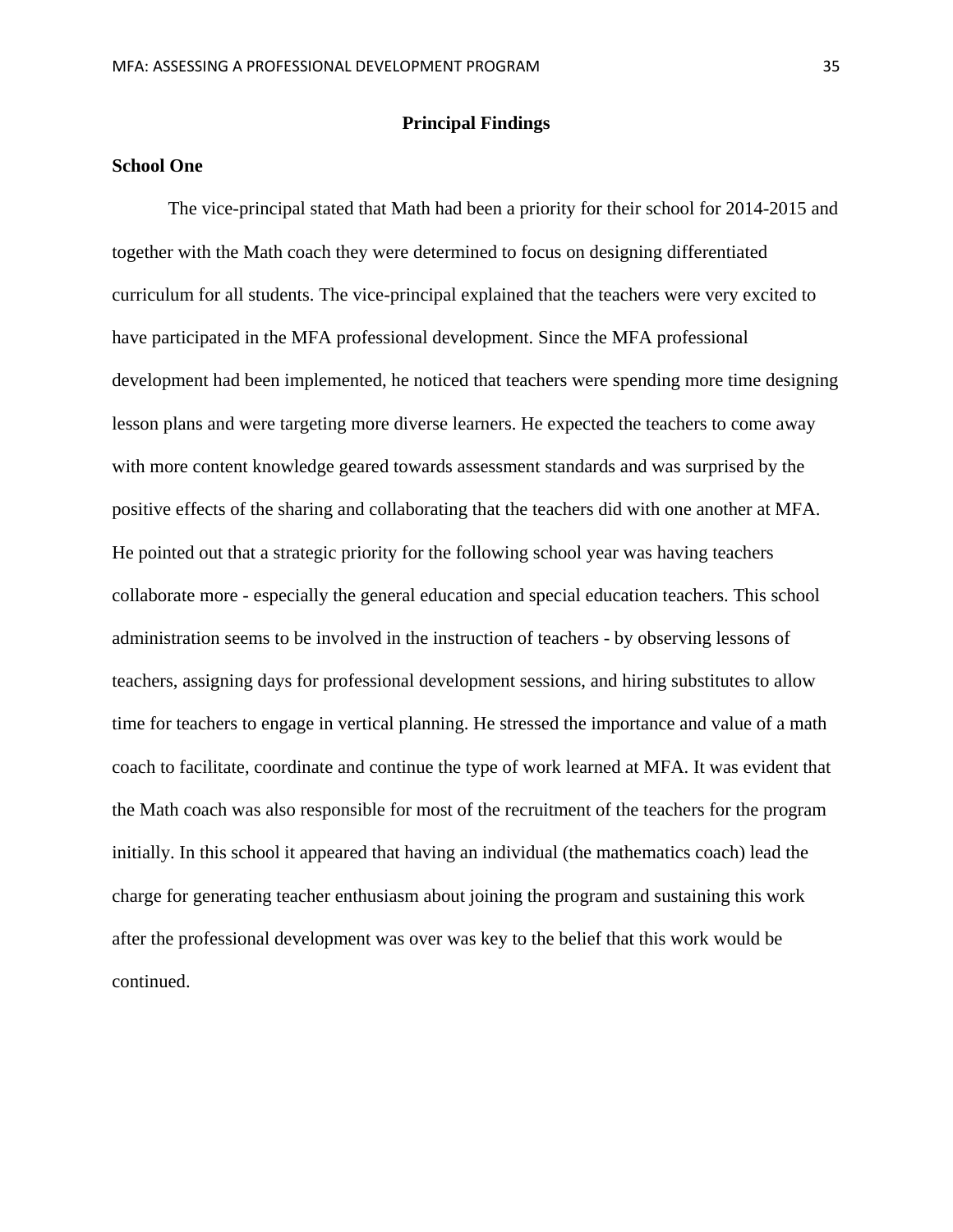# **School Two**

 The principal shared the information about the MFA professional development with teachers and they voluntarily decided to participate. From his informal conversations the teachers did not complain about the professional development and so he concluded that it must have been a valuable experience. The principal was unable to speak specifically of the changes brought about by the MFA professional development. The school is structured in content areas from third grade on, so teachers can focus on specific disciplines. The structure also allows teachers to engage in vertical planning. This school has a number of professional development opportunities available for teachers including the Model workshop and a problem-solving cycle. Teachers are evaluated using the Danielson Framework. There is a large focus on data analysis at this school.

#### **Conclusion**

The MFA pilot teacher interviews provided insight into how the participating teachers perceive the MFA program and what elements have made a significant impact on them. Overall, the interview results suggest that this program provided a unique professional development experience for the teachers and focused on a process that enabled the teachers to more specifically understand and meet the mathematical needs of their students.

In reviewing the data collected the CTSC researchers suggest some minor modifications to the interview protocol for implementation with the first treatment cohort (see Appendix C). These revisions address two key areas for further exploration: (a) Questions that should be removed because they proved to be duplicative or elicited non-useful responses; and, (b) ways to support teachers in the interview process itself.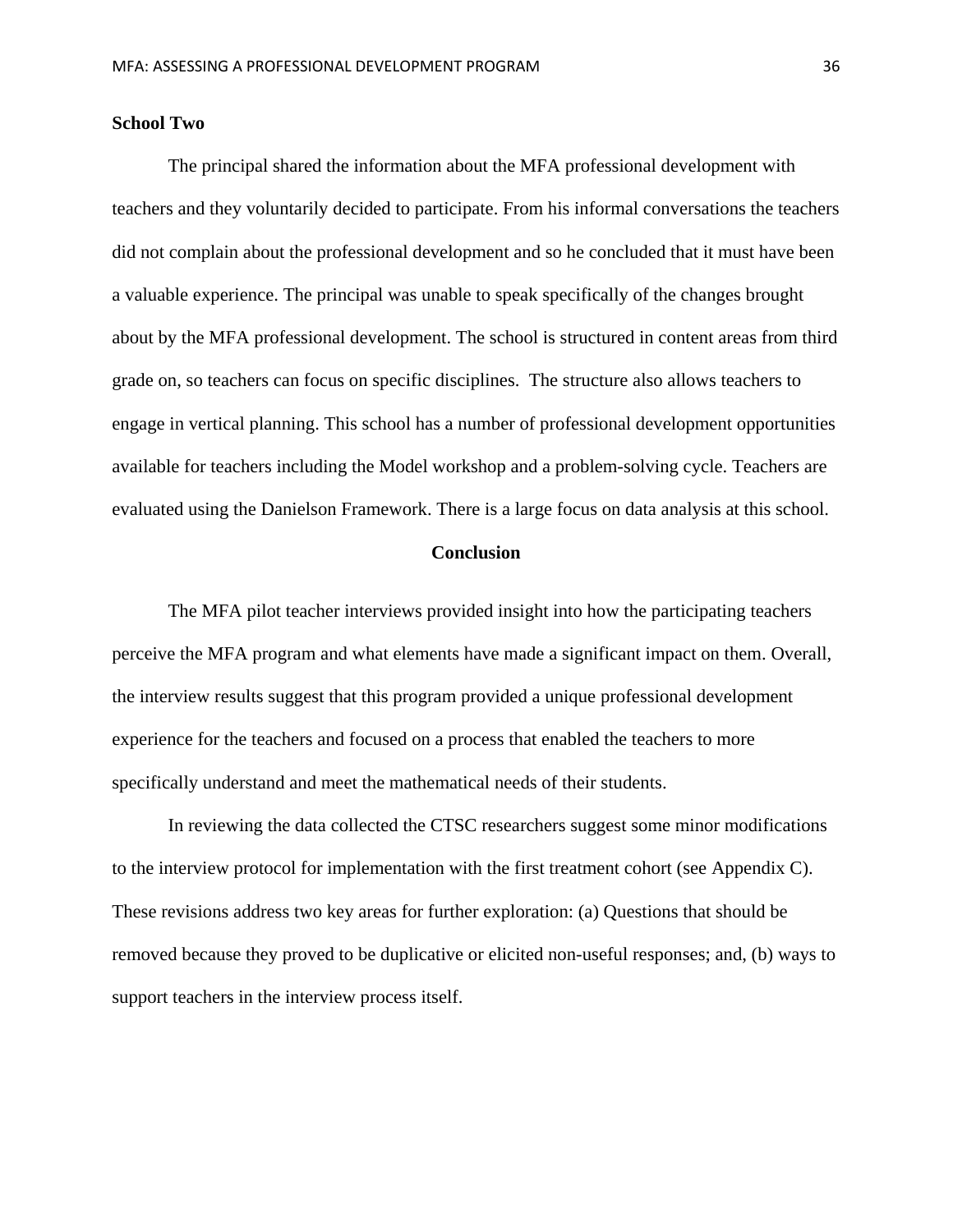| <b>Theme</b>                                                          | Count          |
|-----------------------------------------------------------------------|----------------|
|                                                                       |                |
| MFA impact on thinking about teaching mathematics                     |                |
| How students learn math                                               | 8              |
| Previously hated math, now enjoying and confidence                    | $\overline{4}$ |
| Helping Students really understand math                               | 5              |
| Making math more interesting                                          | 3              |
| <b>Changes in lesson planning</b>                                     |                |
| Increased collaboration with others around lesson planning            | 6              |
| Increased collaborating with a special education or general education |                |
| teacher                                                               | 8              |
| Focus on focal student/ struggling student/ student not reaching      | 10             |
| Awareness of teacher misconceptions                                   | $\overline{0}$ |
| Analyze the neurodevelopmental demands of math activities             | 9              |
| Maintain standards-based goals of the lessons                         | 6              |
| Reflections on practice                                               | 6              |
| <b>Changes in classroom practice</b>                                  |                |
| Ongoing formative assessment of individual students                   | 3              |
| Use of multiple instructional strategies                              | 15             |
| <b>Impact of focus on focal student</b>                               |                |
| Increased observation and reflection skills                           | 9              |
| Importance of differentiated instruction                              | 11             |
| Changes in focal student overall                                      | 6              |
| Benefits to rest of class                                             | 15             |
| Awareness in student learning styles                                  | 9              |
| Students more excited about math and gained confidence                | 6              |
| Changes in relationships with other teachers                          |                |
| Increased relationships with special education teachers               | 7              |
| general education teachers                                            | 10             |
| Increased relationships with Bilingual                                |                |
| Increased relationships with Mathematics coaches                      | $\overline{2}$ |
| Increased relationships with other subject teachers e.g. Science      | 1              |
| Increased relationships with teachers in different grades             | $\overline{2}$ |
| <b>Barriers or supports to implementing MFA program</b>               |                |
| Time to collaborate, plan or prep                                     | 15             |
| Resources including money for subs, materials, manipulatives          | 5              |
| School administration support needed                                  | 3              |
| Math coach listed as supportive or would be supportive                | $\overline{4}$ |
| School curriculum not strong enough                                   | 3              |
| Need for additional professional development                          | $\mathbf{1}$   |

Appendix B **Theme Counts from Teacher Interviews**